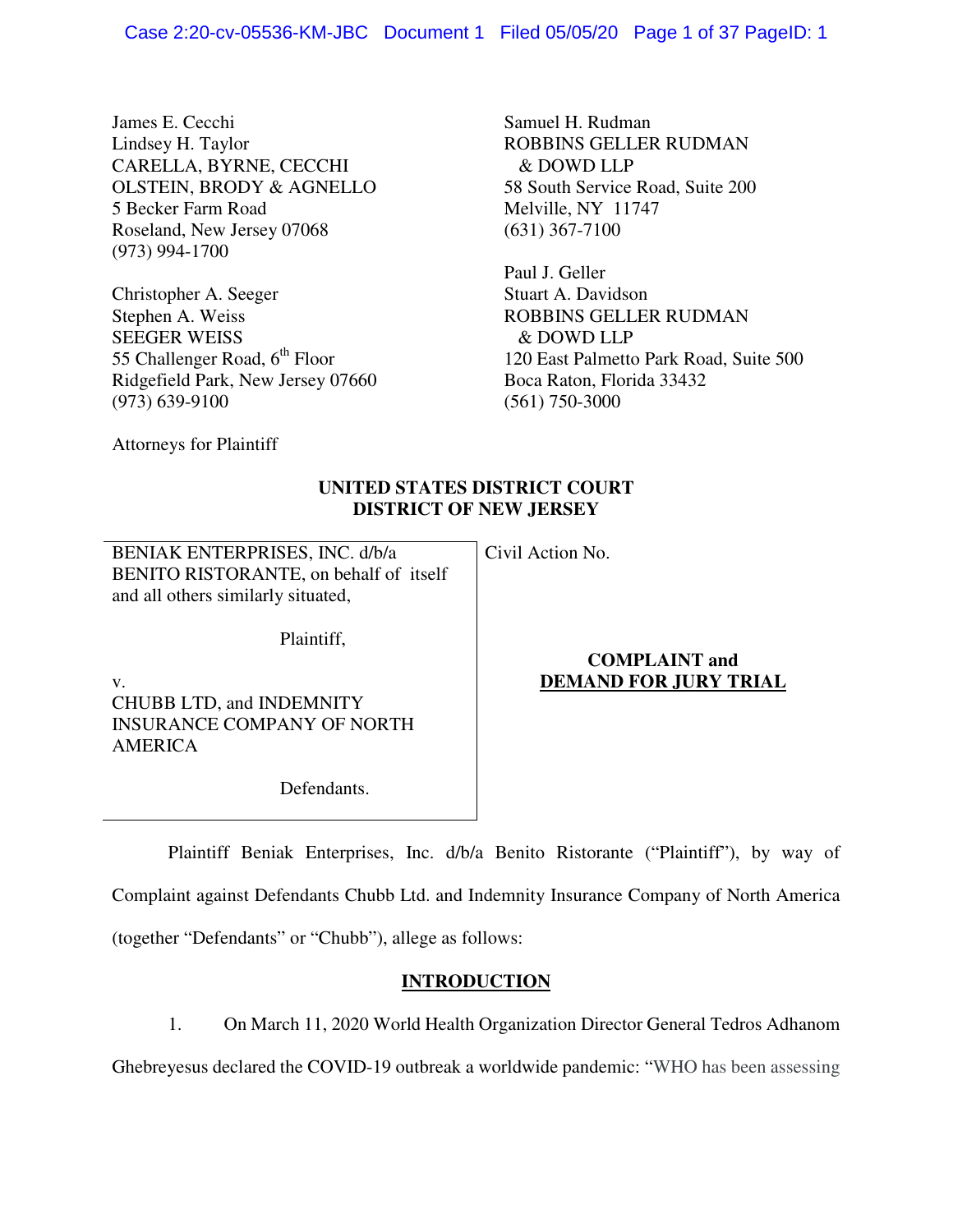### Case 2:20-cv-05536-KM-JBC Document 1 Filed 05/05/20 Page 2 of 37 PageID: 2

this outbreak around the clock and we are deeply concerned both by the alarming levels of spread and severity, and by the alarming levels of inaction. We have therefore made the assessment that COVID-19 can be characterized as a pandemic."

2. On March 16, 2020, the Centers for Disease Control and Prevention, and members of the national Coronavirus Task Force issued to the American public guidance, styled as "30 Days to Slow the Spread" for stopping the spread of COVID-19. This guidance advised individuals to adopt far-reaching social distancing measures, such as working from home, avoiding shopping trips and gatherings of more than 10 people, and staying away from bars, restaurants, and food courts.<sup>2</sup>

3. Following this advice for individuals to adopt far-reaching social distancing measures, many state government administrations across the nation recognized the need to take steps to protect the health and safety of their residents from the human to human and surface to human spread of COVID-19. As a result, many governmental entities entered civil authority orders suspending or severely curtailing business operations of non-essential businesses that interact with the public and provide gathering places for the individuals. Currently, almost all states within the United States have issued some sort of "stay-at-home" order and ordered private non-essential business operations to close.

4. The result of these far-reaching restrictions and prohibitions has been catastrophic for most non-essential businesses, especially restaurants and other foodservice businesses, as well as retail establishments, entertainment venues, and other small, medium, and large businesses who

 $\frac{1}{1}$  *See* https://www.who.int/dg/speeches/detail/who-director-general-s-opening-remarksat-the- media-briefing-on-COVID-19 11-march-2020

<sup>2</sup> https://www.whitehouse.gov/wp-content/uploads/2020/03/03.16.20\_coronavirusguidance\_8.5x11\_315PM.pdf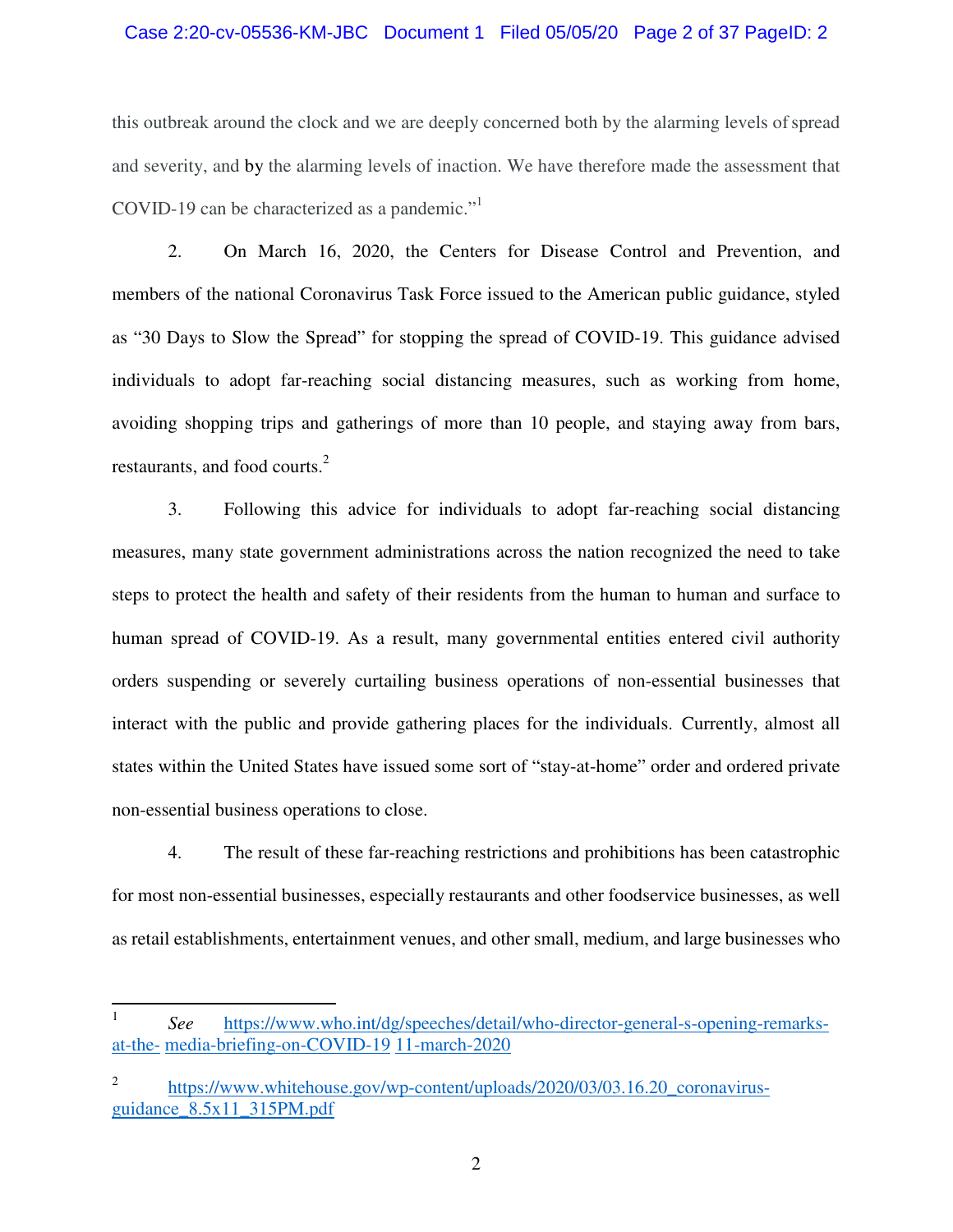#### Case 2:20-cv-05536-KM-JBC Document 1 Filed 05/05/20 Page 3 of 37 PageID: 3

have been forced to close, furlough employees, and endure a sudden shutdown of cash flow that threatens their survival.

5. In addition to their contribution to the national economy in providing jobs, restaurants are also vital to the national spirit because shared meals are an important mental relief. As Oscar Wilde noted, "After a good dinner, one can forgive anybody, even one's relations."

6. Moreover, food is part of the national psyche. As Anthony Bourdain noted, "Food is everything we are. It's an extension of nationalist feeling, ethnic feeling, your personal history, your province, your region, your tribe, your grandma. It's inseparable from those from the get-go."

7. Most businesses insure against such catastrophic events like the current unforeseen COVID-19 pandemic through all-risk commercial property insurance policies. These policies promise to indemnify the policyholder for actual business losses incurred when business operations are involuntarily suspended, interrupted, curtailed, when access to the premises is prohibited because of direct physical loss or damage to the property, or by a civil authority order that restricts or prohibits access to the property. This coverage is commonly known as "business interruption coverage" and is standard in most all-risk commercial property insurance policies.

8. Defendants, and most insurance companies who have issued all- risk commercial property insurance policies with business interruption coverage, are denying the obligation to pay for business income losses and other covered expenses incurred by policyholders for the physical loss and damage to the insured property from measures put in place by the civil authorities to stop the spread of COVID-19 among the population. This action seeks a declaratory judgment that affirms that the COVID-19 pandemic and the corresponding response by civil authorities to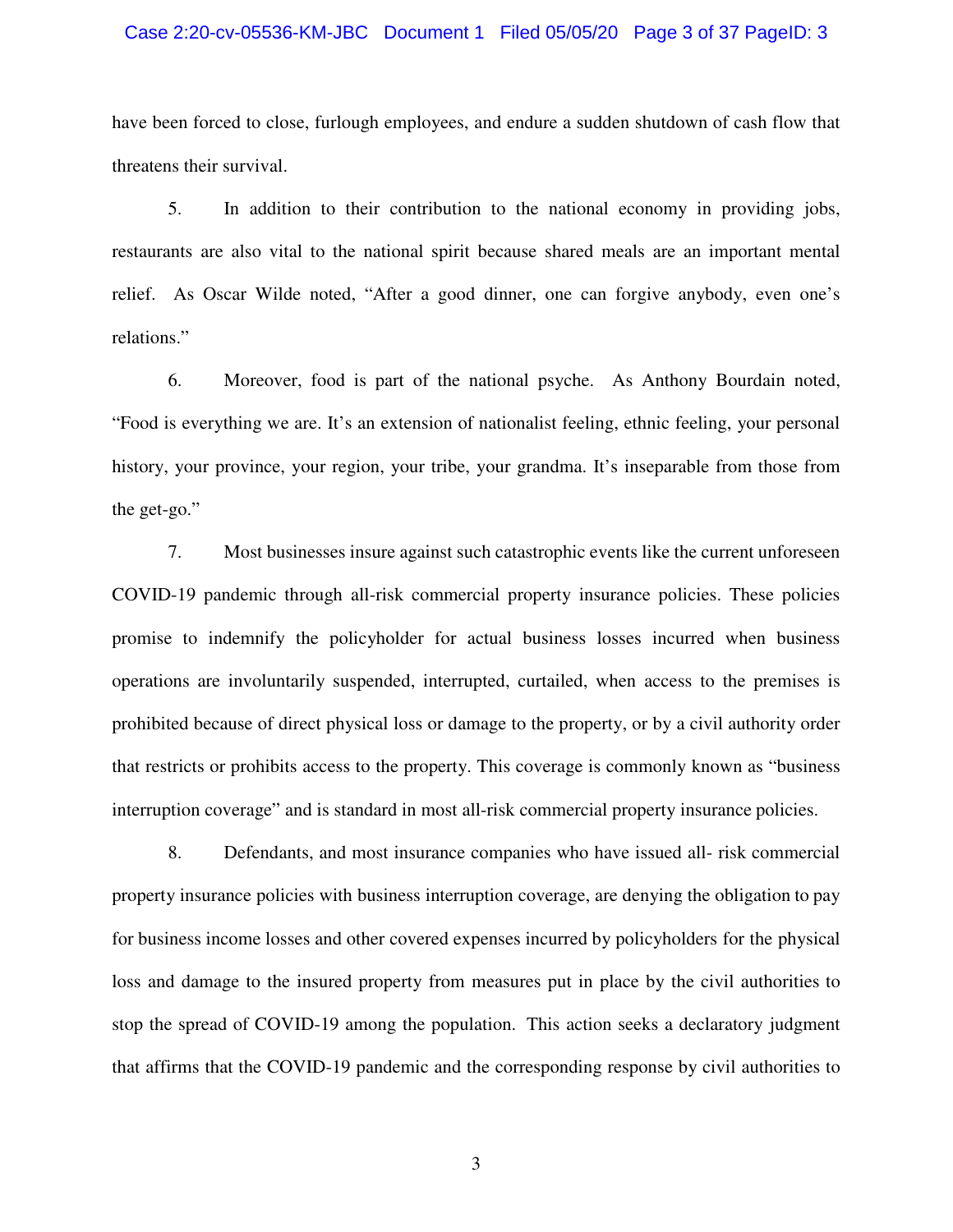#### Case 2:20-cv-05536-KM-JBC Document 1 Filed 05/05/20 Page 4 of 37 PageID: 4

stop the spread of the outbreak triggers coverage, has caused physical property loss and damage to the insured property, provides coverage for future civil authority orders that result in future suspensions or curtailments of business operations, and finds that Defendants are liable for the losses suffered by policyholders.

9. In addition, this action brings a claim against Defendants for their breach of their contractual obligation under common all-risk commercial property insurance policies to indemnify Plaintiff and others similarly situated for business losses and extra expenses, and related losses resulting from actions taken by civil authorities to stop the human to human and surface to human spread of the COVID-19 outbreak.

10. Plaintiff brings this action on behalf of a proposed class of policyholders who paid premiums in exchange for an all-risk commercial property insurance policy that included lost business income and extra expense coverage.

#### **JURISDICTION AND VENUE**

11. This Court has jurisdiction over this action pursuant to 28 U.S.C. § 1332(d) in that this is a class action in which the amount in controversy exceeds \$5,000,000, exclusive of interest and costs, and at least one member of the putative class is a citizen of a different State than that of one of the Defendants.

12. Venue is proper in this District pursuant to 28 U.S.C. §1391(b) in that Defendants do business in this District and thus reside in this District, in accordance with 28 U.S.C.  $§1391(c)$ .

#### **PARTIES**

13. Plaintiff Beniak Enterprises, Inc. d/b/a Benito Ristorante is a New Jersey corporation with its principal place of business in Union, New Jersey. Benito Ristorante is a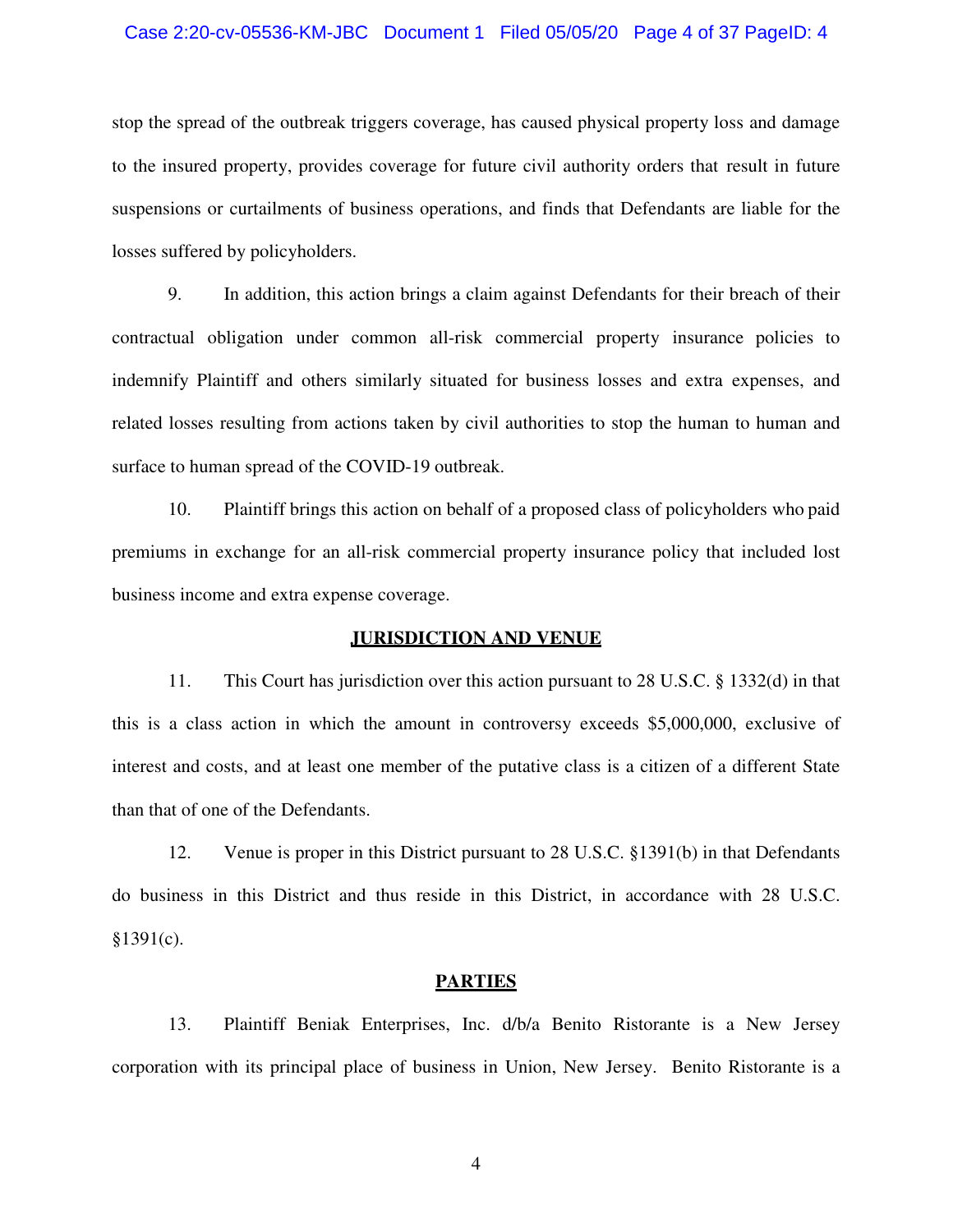### Case 2:20-cv-05536-KM-JBC Document 1 Filed 05/05/20 Page 5 of 37 PageID: 5

dine-in restaurant in Union, New Jersey whose success depends upon patrons being able to consume the products offered at the restaurant in that facility.

14. Defendant Chubb Ltd is a Swiss corporation with its principal place of business in Zurich, Switzerland. It owns subsidiaries, directly and indirectly, that issue, among other things, property insurance.

15. Defendant Indemnity Insurance Company of North America is a Pennsylvania corporation with its principal place of business in Philadelphia, Pennsylvania. Defendant Indemnity Insurance Company of North America is a subsidiary of Chubb Ltd. (together "Chubb") and is duly qualified and licensed to issue insurance in the State of New Jersey.

16. Chubb issued to Plaintiff Policy No. MCRD38179913 for the policy period between August 1, 2019 and August 1, 2020 (the "Policy").

17. Plaintiff has paid the policy premiums to Chubb specifically to provide coverages for coverage of lost business income and extra expenses in the event of an involuntary business interruption.

# **FACTUAL BACKGROUND**

# **A. The Global COVID-19 Pandemic**

18. Viruses of the family Coronaviridae, such as Middle East respiratory syndrome (MERS) coronavirus (MERS-CoV) and severe acute respiratory syndrome (SARS) coronavirus (SARS-CoV), have been responsible for the loss of human life since at least 2002 and were identified in several animal hosts. $3$ 

 $\frac{1}{3}$  *See* https://www.cdc.gov/coronavirus/2019-ncov/downloads/genomic-characterizationof-2019-nCoV-Lancet-1-29-2020.pdf (There are four genera of CoVs: (I) α-coronavirus (alphaCoV), (II) β-coronavirus (betaCoV) probably present in bats and rodents, while (III) δcoronavirus (deltaCoV), and (IV) γ-coronavirus (gammaCoV) probably represent avian species)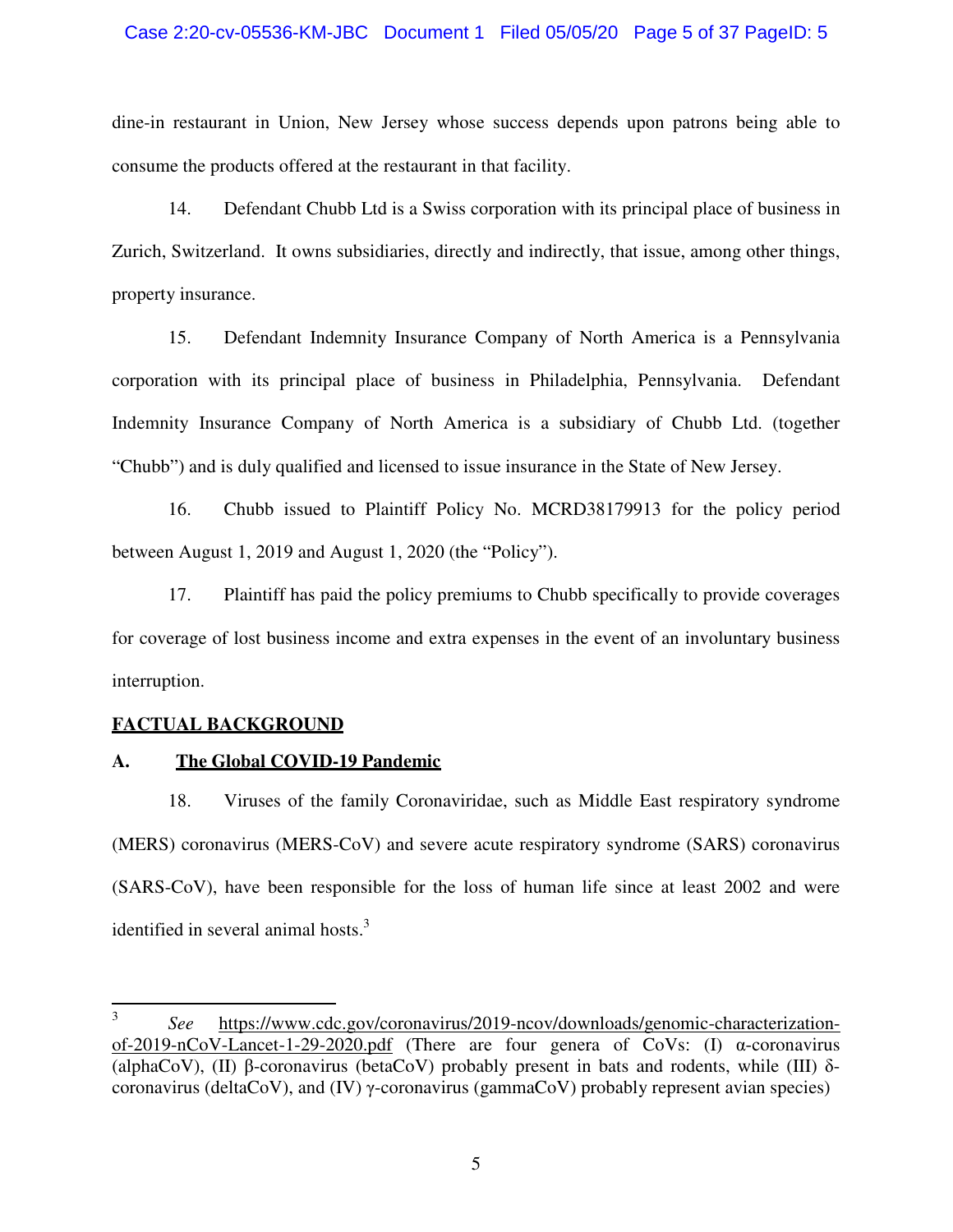# Case 2:20-cv-05536-KM-JBC Document 1 Filed 05/05/20 Page 6 of 37 PageID: 6

19. In December 2019, an initial cluster of nine patients with an unknown cause of viral pneumonia was found to be linked to the Huanan seafood market in Wuhan, China, where many non-aquatic animals such as birds were also on sale. However, one of the patients never visited the market, though he had stayed in a hotel nearby before the onset of the illness. $4$ 

20. By January 2020, genetic sequencing from patient samples was conducted to identify a novel virus,  $SARS-CoV-2$ , as the causative agent for the pneumonia cluster.<sup>5</sup> SARS-CoV-2 is an RNA virus, with a crown-like appearance under an electron microscope because of glycoprotein spikes on its envelope. Among the functions of the structural proteins, the envelope has a crucial role in virus pathogenicity as it promotes viral assembly and release.<sup>6</sup>

21. The first confirmed case of the virus outside China was diagnosed on January 13, 2020 in Bangkok, Thailand with the number of cases exceedingly increasing worldwide. On January 30, 2020, the World Health Organization (WHO) declared the SARS-COv-2 outbreak constituted a public health emergency of international concern, and by February 11, 2020, the

-

<sup>4</sup> *See* https://www.mdpi.com/1660-4601/17/8/2690 (As a typical RNA virus, the average evolutionary rate for coronaviruses is roughly 10–nucleotide substitutions per site per year, with mutations arising during every replication cycle. This finding suggests that 2019-nCoV originated from one source within a short period and was detected rapidly. However, as the virus transmits to more individuals, constant surveillance of mutations arising is needed.) *See* Lu R, Zhao X, Li J, et al. Genomic characterisation and epidemiology of 2019 novel coronavirus: implications for virus origins and receptor binding. Lancet (London, England). 2020 Feb;395(10224):565-574. DOI: 10.1016/s0140-6736(20)30251-8. (This finding suggests either possible droplet transmission or that the patient was infected by a currently unknown source. Evidence of clusters of infected family members and medical workers has now confirmed the presence of human-to-human transmission.)

<sup>5</sup> https://www.mdpi.com/1660-4601/17/8/2690

<sup>6</sup> *See* https://www.mdpi.com/1660-4601/17/8/2690 (To address the pathogenetic mechanisms of SARS-CoV-2, its viral structure and genome must be considered. Coronaviruses are enveloped positive strand RNA viruses with the largest known RNA genomes—30–32 kb with a 50 -cap structure and 30 -poly-A tail.)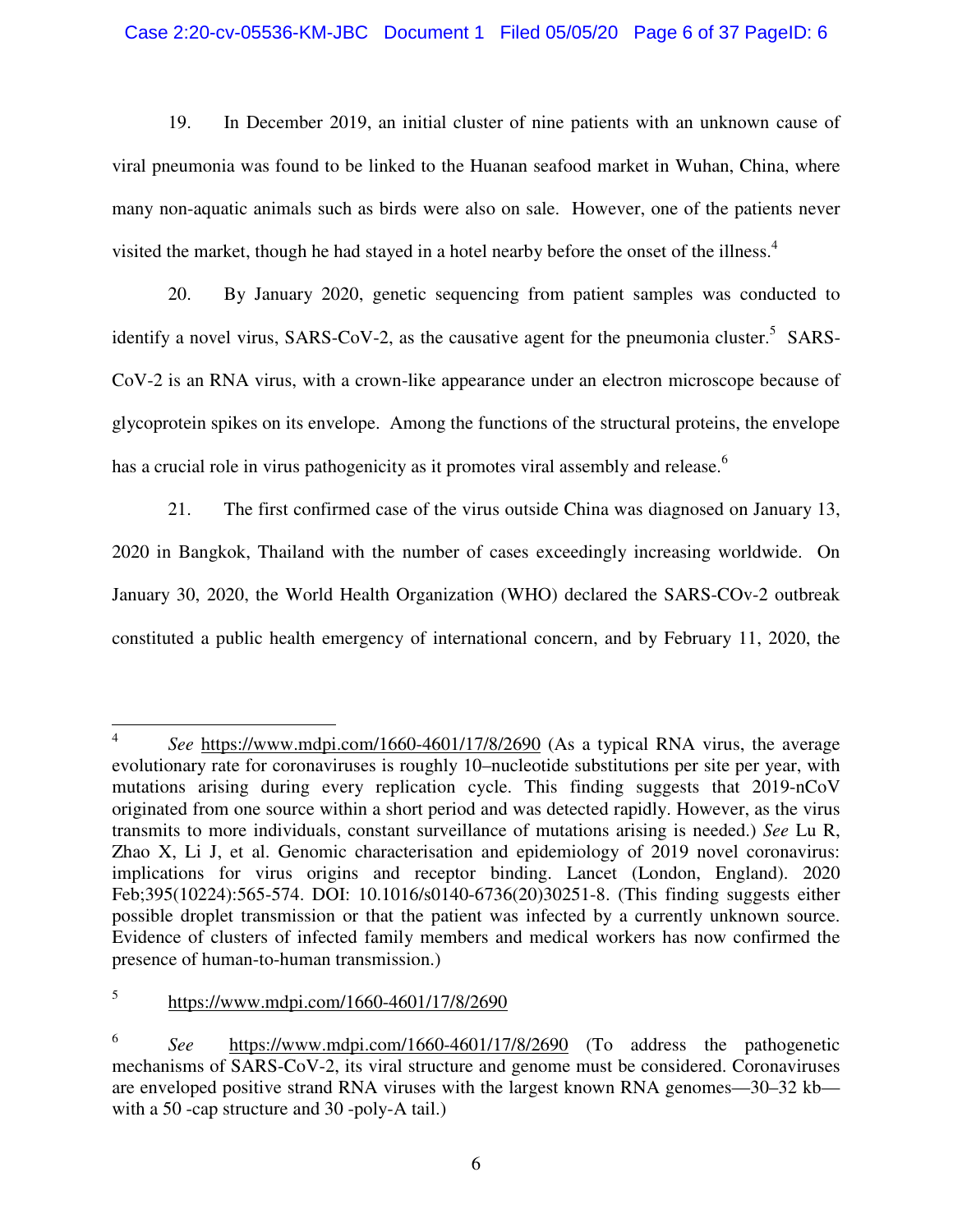# Case 2:20-cv-05536-KM-JBC Document 1 Filed 05/05/20 Page 7 of 37 PageID: 7

virus was named "COVID-19" by the WHO Director-General.<sup>7</sup> As of April 15, 2020, the WHO reports a confirmed 1.9 million cases of COVID-19 globally and over 123,000 deaths, with the United States dealing with more than 578,000 confirmed cases and 23,000 deaths - more than any other country.<sup>8</sup>

22. The clinical features of COVID-19 vary from asymptomatic forms to fatal conditions of severe respiratory failure that requires ventilation and support in an intensive care unit (ICU). Pneumonia has been the most frequent severe manifestation of COVID-19, with symptoms of fever, cough, dyspnea, and bilateral infiltrates on chest imaging.<sup>9</sup> There are no specific treatments recommended for COVID-19, and no vaccine is currently available; so understanding the complexities of COVID-19 is ongoing.<sup>10</sup>

23. It has now been discovered by scientists that COVID-19 has several modes of transmission. Pursuant to a "Situation Report" released by the WHO, the virus can be transmitted through symptomatic transmission, pre-symptomatic transmission, or asymptomatic

 $\frac{1}{7}$ https://www.mdpi.com/1660-4601/17/8/2690

<sup>8</sup> https://covid19.who.int/

<sup>9</sup> *See* https://www.mdpi.com/1660-4601/17/8/2690 (Asymptomatic infections have also been described, but their frequency is unknown...Other, less common symptoms have included headaches, sore throat, and rhinorrhea. Along with respiratory symptoms, gastrointestinal symptoms (e.g., nausea and diarrhea) have also been reported, and in some patients they may be the presenting complaint.)

<sup>10</sup> *See* https://www.mdpi.com/1660-4601/17/8/2690 (The treatment is symptomatic, and oxygen therapy represents the major treatment intervention for patients with severe infection. Mechanical ventilation may be necessary in cases of respiratory failure refractory to oxygen therapy, whereas hemodynamic support is essential for managing septic shock [37]. Different strategies can be used depending on the severity of the patient and local epidemiology [38,39]. Home management is appropriate for asymptomatic or paucisintomatic patients. They need a daily assessment of body temperature, blood pressure, oxygen saturation and respiratory symptoms for about 14 days. Management of such patients should focus on prevention of transmission to others and monitoring for clinical status with prompt hospitalization if needed.)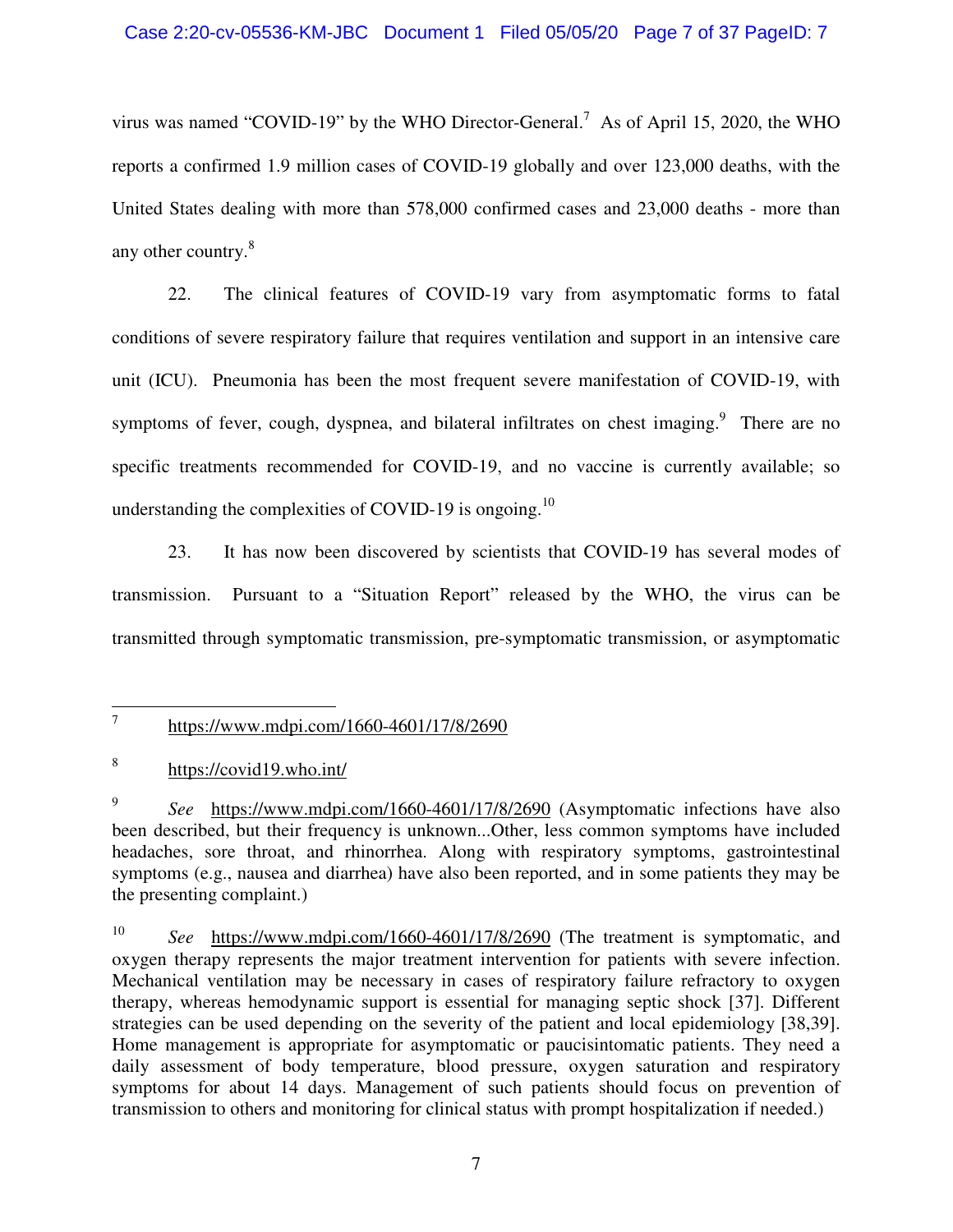# Case 2:20-cv-05536-KM-JBC Document 1 Filed 05/05/20 Page 8 of 37 PageID: 8

transmission.<sup>11</sup> Symptomatic transmission refers to transmission by an individual who is experiencing symptoms associated with the virus who then transfers COVID-19 to another individual. Data from published studies provide evidence that COVID-19 is primarily transmitted from symptomatic people to others who are in close contact through respiratory droplets, by direct contact with infected persons, or by contact with contaminated objects and surfaces.<sup>12</sup>

24. The incubation period for COVID-19, which is the time between exposure to the virus (becoming infected) and symptom onset, averages 5-6 days, however, it can be up to 14 days.<sup>13</sup> During this period, also known as the "presymptomatic" period, some infected persons can be contagious. For that reason, transmission from a pre-symptomatic case can occur before symptom onset. Presymptomatic transmission still requires the virus to be spread through infectious droplets or touching contaminated surfaces.<sup>14</sup>

 $11\,$ https://www.who.int/docs/default-source/coronaviruse/situation-reports/20200402-sitrep-73-covid-19.pdf?sfvrsn=5ae25bc7\_2

<sup>12</sup> *See* https://www.who.int/docs/default-source/coronaviruse/situation-reports/20200402 sitrep-73-covid-19.pdf?sfvrsn=5ae25bc7\_2 (Data from clinical and virologic studies that have collected repeated biological samples from confirmed patients provide evidence that shedding of the COVID-19 virus is highest in upper respiratory tract (nose and throat) early in the course of the disease. That is, within the first 3 days from onset of symptoms. Preliminary data suggests that people may be more contagious around the time of symptom onset as compared to later on in the disease.)

<sup>13</sup> https://www.who.int/docs/default-source/coronaviruse/situation-reports/20200402-sitrep-73-covid-19.pdf?sfvrsn=5ae25bc7\_2

<sup>14</sup> *See* https://www.who.int/docs/default-source/coronaviruse/situation-reports/20200402 sitrep-73-covid-19.pdf?sfvrsn=5ae25bc7\_2 (In a small number of case reports and studies, presymptomatic transmission has been documented through contact tracing efforts and enhanced investigation of clusters of confirmed cases. This is supported by data suggesting that some people can test positive for COVID-19 from 1-3 days before they develop symptoms. Thus, it is possible that people infected with COVID-19 could transmit the virus before significant symptoms develop.)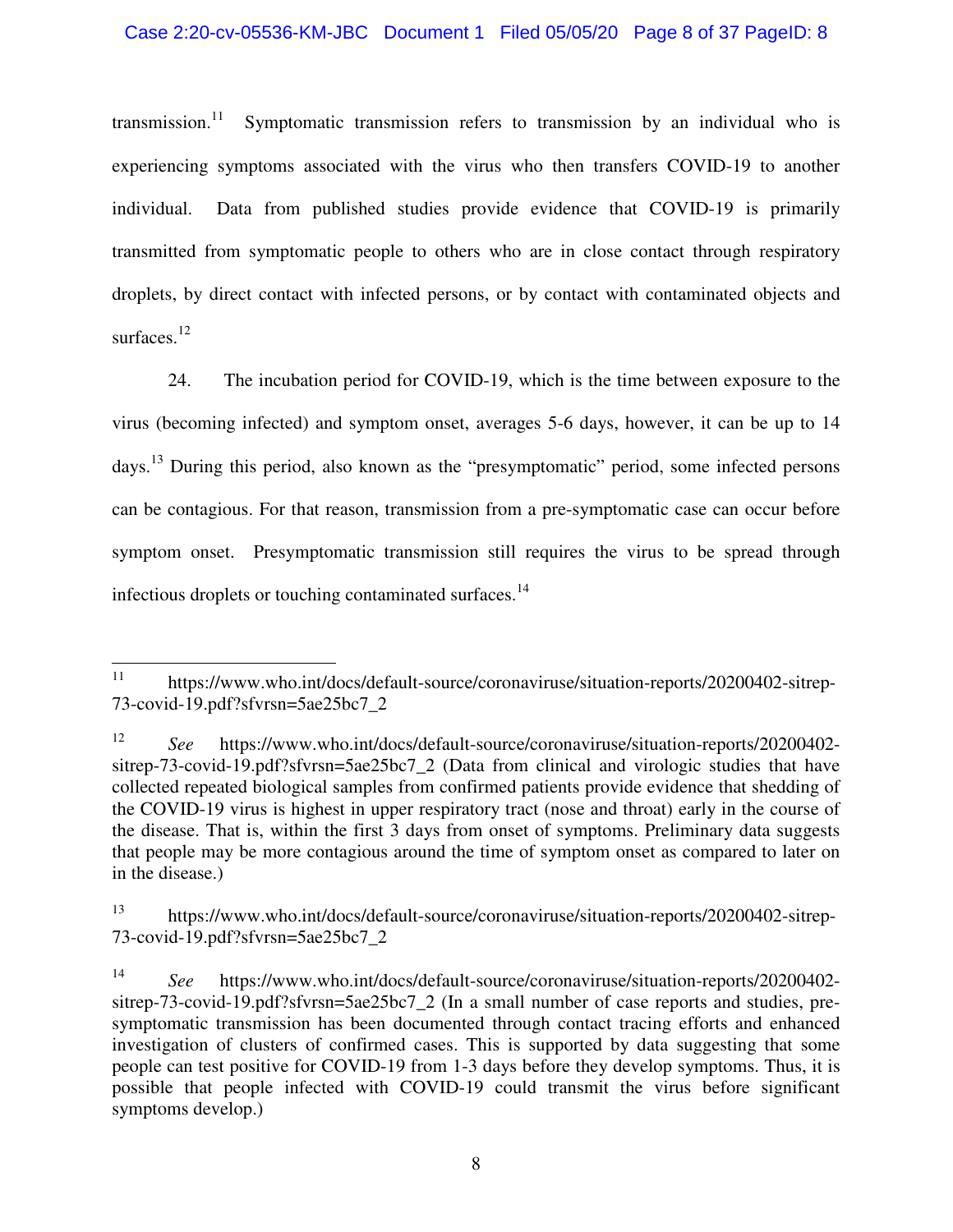### Case 2:20-cv-05536-KM-JBC Document 1 Filed 05/05/20 Page 9 of 37 PageID: 9

25. An individual who does not develop symptoms, an asymptomatic case of COVID-19, can still transmit the virus to another. Though there are few documented cases reported, it does not exclude the possibility that it has or may occur.<sup>15</sup>

26. Not only is COVID-19 transmitted via human-to-human, but the WHO and scientific studies have confirmed that the virus can live on contaminated objects or surfaces. According to a study by scientists documented in *The New England Journal of Medicine*, COVID-19 was detectable in aerosols for up to three hours, up to four hours on copper, up to 24 hours on cardboard, and up to two to three days on plastic and stainless steel.<sup>16</sup> All of these materials are used in the preparation and service of food by restaurants. The results of the study suggest that individuals could get COVID-19 through indirect contact with surfaces or objects used by an infected person, whether they were symptomatic.

27. Another scientific study documented in the *Journal of Hospital Infection* found that human coronaviruses, such as SARS-CoV and MERS-CoV can remain infectious on inanimate surfaces at room temperature for up to nine days.<sup>17</sup> At a temperature of 30 degrees Celsius or more, the duration of persistence is shorter. Contamination of frequently touched

<sup>15</sup> https://www.who.int/docs/default-source/coronaviruse/situation-reports/20200402-sitrep-73-covid-19.pdf?sfvrsn=5ae25bc7\_2

<sup>16</sup> *See* https://www.nih.gov/news-events/news-releases/new-coronavirus-stable-hours-surfaces; *See* https://www.who.int/news-room/commentaries/detail/modes-of-transmission-of-viruscausing-covid-19-implications-for-ipc-precaution-recommendations (In the context of COVID-19, airborne transmission may be possible in specific circumstances and settings in which procedures or support treatments that generate aerosols are performed; *i.e*., endotracheal intubation, bronchoscopy, open suctioning, administration of nebulized treatment, manual ventilation before intubation, turning the patient to the prone position, disconnecting the patient from the ventilator, non-invasive positive-pressure ventilation, tracheostomy, and cardiopulmonary resuscitation.)

 <sup>17</sup> *See* https://www.journalofhospitalinfection.com/action/showPdf?pii=S0195- 6701%2820%2930046-3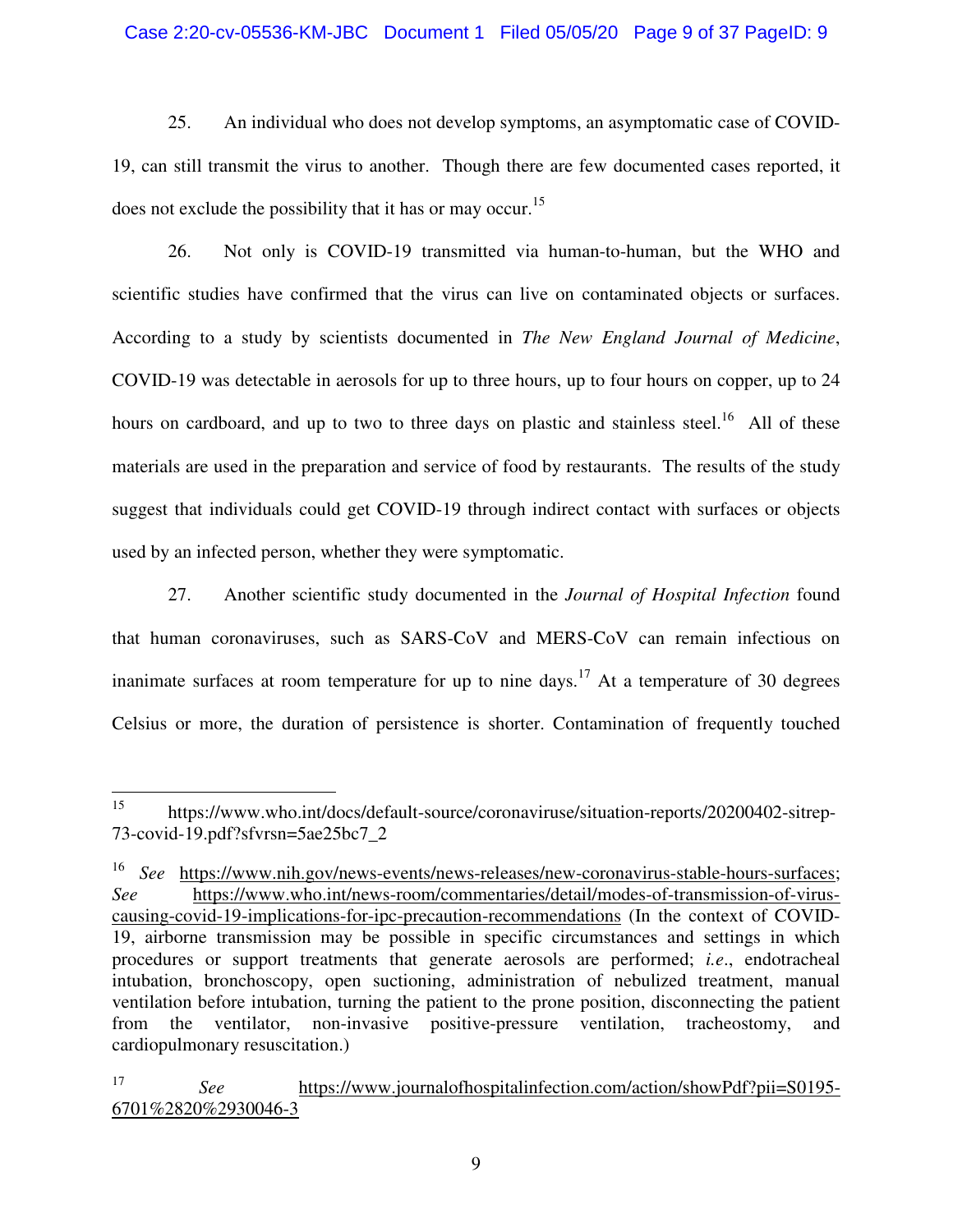surfaces is, therefore, a potential source of viral transmission.<sup>18</sup> Though this study was not conclusive on COVID-19 itself, scientists are still grappling to understand this implication.

28. On March 27, 2020, the Centers for Disease Control and Prevention ("CDC") released a report entitled *"Public Health Responses to COVID-19 Outbreaks on Cruise Ships - Worldwide, February - March 2020.*"<sup>19</sup> The report detailed that during this time frame, COVID-19 outbreaks associated with three different cruise ship voyages caused over 800 confirmed cases and 10 deaths.<sup>20</sup> Of the individuals tested, a high proportion were found to be asymptomatic, which may explain the high rates on cruise ships. What is interesting about this study though, is that COVID-19 was identified on a variety of surfaces in cabins of both symptomatic and asymptomatic infected passengers up to 17 days after cabins were vacated on the Diamond Princess cruise line, but before disinfection procedures had been conducted.<sup>21</sup> The

# <sup>19</sup> https://www.cdc.gov/mmwr/volumes/69/wr/mm6912e3.htm?s\_cid=mm6912e3\_w

<sup>18</sup> <sup>18</sup> *See* https://www.journalofhospitalinfection.com/action/showPdf?pii=S0195- 6701%2820%2930046-3 (Although the viral load of coronaviruses on inanimate surfaces is not known during an outbreak situation it seem plausible to reduce the viral load on surfaces by disinfection, especially of frequently touched surfaces in the immediate patient surrounding where the highest viral load can be expected. The WHO recommends "to ensure that environmental cleaning and disinfection procedures are followed consistently and correctly.")

<sup>&</sup>lt;sup>20</sup> See https://www.cdc.gov/mmwr/volumes/69/wr/mm6912e3.htm?s\_cid=mm6912e3\_w (During February 7–23, 2020, the largest cluster of COVID-19 cases outside mainland China occurred on the Diamond Princess cruise ship, which was quarantined in the port of Yokohama, Japan, on February 3 (*3*). On March 6, cases of COVID-19 were identified in persons on the Grand Princess cruise ship off the coast of California; that ship was subsequently quarantined. By March 17, confirmed cases of COVID-19 had been associated with at least 25 additional cruise ship voyages. On February 21, CDC recommended avoiding travel on cruise ships in Southeast Asia; on March 8, this recommendation was broadened to include deferring all cruise ship travel worldwide for those with underlying health conditions and for persons aged  $\geq 65$ years. On March 13, the Cruise Lines International Association announced a 30-day voluntary suspension of cruise operations in the United States. CDC issued a level 3 travel warning on March 17, recommending that all cruise travel be deferred worldwide.)

<sup>21</sup> *See* https://www.cdc.gov/mmwr/volumes/69/wr/mm6912e3.htm?s\_cid=mm6912e3\_w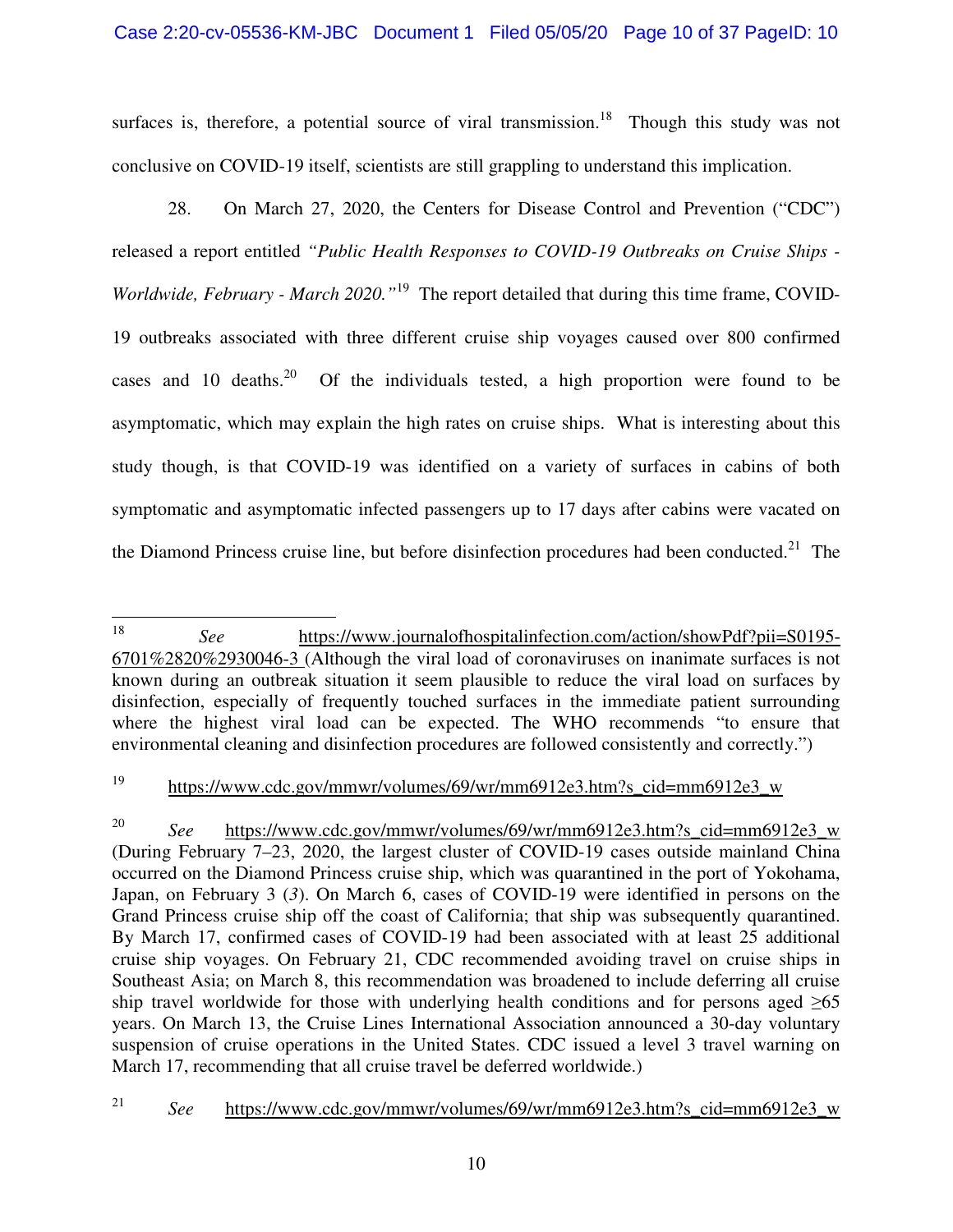CDC notes that more studies are required to understand the perpetuation of transmission, but what is clear is the uncertainty around COVID-19 and its implications for the lawful and safe functioning of a variety of businesses, most significantly, food service businesses

29. Without a vaccine to protect against COVID-19, effective control of the outbreak relies on measures designed to reduce human to human and surface to human exposure. Recent information on the CDC's website provides that COVID-19 spreads when people are within six feet of each other or when a person comes in contact with a surface or object that has the virus on it.<sup>22</sup> Various other sources state that close contact with a person with the virus or surfaces where the virus is found can transmit the virus. $^{23}$ 

30. The secondary exposure of the surface to humans is particularly acute in places where the public gathers typically to socialize, eat, drink, shop, be entertained, and go for recreation. This is why the CDC recommends that in viral outbreaks individuals who are infected

-

(Cruise ships are often settings for outbreaks of infectious diseases because of their closed environment, contact between travelers from many countries, and crew transfers between ships. On the Diamond Princess, transmission largely occurred among passengers before quarantine was implemented, whereas crew infections peaked after quarantine/ On the Grand Princess, crew members were likely infected on voyage A and then transmitted SARS-CoV-2 to passengers on voyage B. The results of testing of passengers and crew on board the Diamond Princess demonstrated a high proportion (46.5%) of asymptomatic infections at the time of testing. Available statistical models of the Diamond Princess outbreak suggest that 17.9% of infected persons never developed symptoms. A high proportion of asymptomatic infections could partially explain the high attack rate among cruise ship passengers and crew...Although these data cannot be used to determine whether transmission occurred from contaminated surfaces, further study of fomite transmission of SARS-CoV-2 aboard cruise ships is warranted.)

22 https://www.cdc.gov/coronavirus/2019-ncov/prevent-getting-sick/how-COVIDspreads.html

<sup>23</sup> *Persistence of coronaviruses on inanimate surfaces and their inactivation with biocidal agents*, Vol. 104, Kemp., G., et al., Journal of Hospital Infection, No. 3, March 2020, pages 246-251 (remains infectious from 2 hours to 28 days depending on conditions); see also https://www.ucsf.edu/news/2020/02/416671/how-new-coronavirus-spreads-and-progresses-andwhy-one-test-may-not-be-enough (doorknobs and table tops can contain the virus); https://www.nytimes.com/2020/03/02/health/coronavirus-how-it-spreads.html (virus can remain on metal, glass and plastic for several days).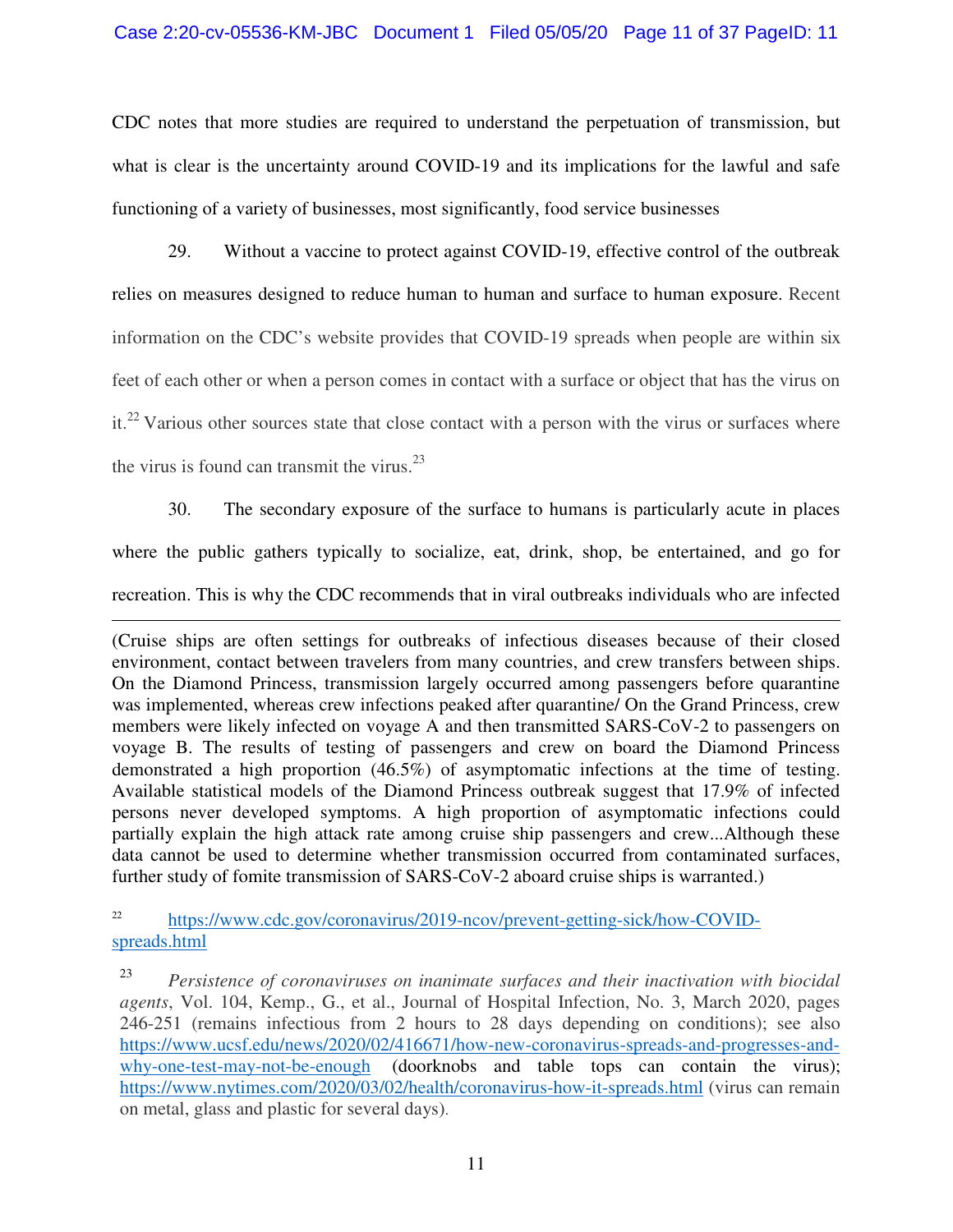### Case 2:20-cv-05536-KM-JBC Document 1 Filed 05/05/20 Page 12 of 37 PageID: 12

stay at home and those who are not sick engage in preventive measures such as constant hand washing and avoiding activities that would bring them into close proximity of people with the virus or surfaces where the virus may reside. However, because these recommendations have proven ineffective to minimize the spread of COVID-19, containment efforts have led to civil authorities issuing orders closing non-essential business establishments, including restaurants, bars, hotels, theaters, personal care salons, gyms, and schools, and mandating social distancing among the population. This has caused the cancelation of sporting events, parades, and concerts, the closure of amusement parks, and substantial travel restrictions. In addition, to conserve medical supplies, orders have been issued prohibiting the performance of non-urgent or nonemergency elective procedures and surgeries, forcing the suspension of operations at many medical, surgical, therapeutic, and dental practices.

31. New Jersey was among the first states to declare a state of emergency, with Gov. Phil Murphy declaring a state of emergency and a public health emergency on March 9, 2020. The declaration allowed the State to direct state resources to affected communities, and prohibited excessive price increases on goods and services. On March 16, 2020, Gov. Murphy, in conjunction with New York Governor Andrew Cuomo and Connecticut Governor Ned Lamont, ordered that as of 8 p.m. that evening, all gyms, movie theaters, bars, and casinos were to be closed. Restaurants were limited to take-out and delivery orders only (the "Closure Order"). Separately, Gov. Murphy ordered all schools to close.<sup>24</sup> On March 21, 2020, Gov. Murphy issued a "stay at home" order, ordering New Jersey residents to stay at home except for necessary travel and mandated that all non-essential businesses close until further notice.

 $\frac{1}{24}$  https://www.nj.com/coronavirus/2020/04/murphy-has-issued-24-executive-orders-tohelp-slow-coronavirus-outbreak-in-nj-heres-the-timeline.html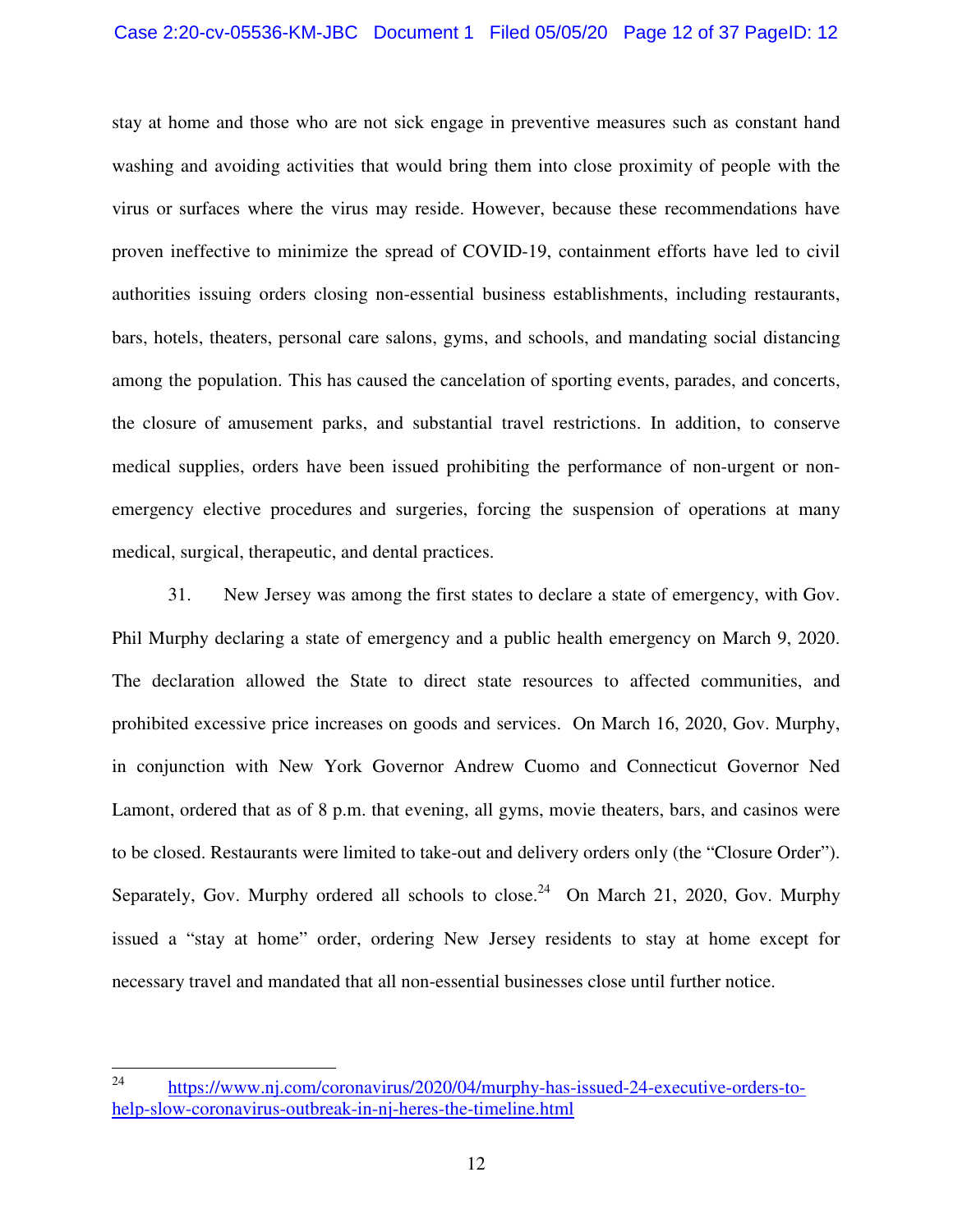### Case 2:20-cv-05536-KM-JBC Document 1 Filed 05/05/20 Page 13 of 37 PageID: 13

32. Since that time, Plaintiff, as well as all other restaurants in New Jersey, have been unable to operate in the ordinary course of business.

33. All but six states have enacted "stay-at-home" orders, thirty-five states have closed all non-essential businesses with other states enacting measures to curtail business operations, all fifty states have closed schools, and most states have closed restaurants and bars for services other than take-out and delivery (the "Closure Orders").<sup>25</sup>

### **B. Defendants' Standard Uniform All-Risk Commercial Property Insurance Policies**

34. Chubb's insurance policies issued to Plaintiff and the Class Members are "all risk" commercial property policies that cover loss or damage to the covered premises resulting from all risks other than those expressly excluded.

35. Plaintiff and Class Members do not participate in the drafting or negotiating of their policies with Chubb.

36. Plaintiff's Policy, as well as the policies of other Class Members, include standard forms used by Chubb for all insureds having applicable coverage. The form policies are used by Chubb subsidiaries Indemnity Insurance of North America, Bankers Standard Insurance Company, Ace American Insurance Company, Ace Property and Casualty Company, Insurance Company of North America, Pacific Employers Insurance Company, Ace Fire Underwriters Insurance Company, and Westchester Fire Insurance Company.

### **C. Plaintiff's Factual Allegations**

-

37. Among the coverages provided by the Policy was business interruption insurance, which, generally, would indemnify Plaintiff for lost income and profits if its business was shut down.

<sup>25</sup> https://www.kff.org/health-costs/issue-brief/state-data-and-policy-actions-to-addresscoronavirus/.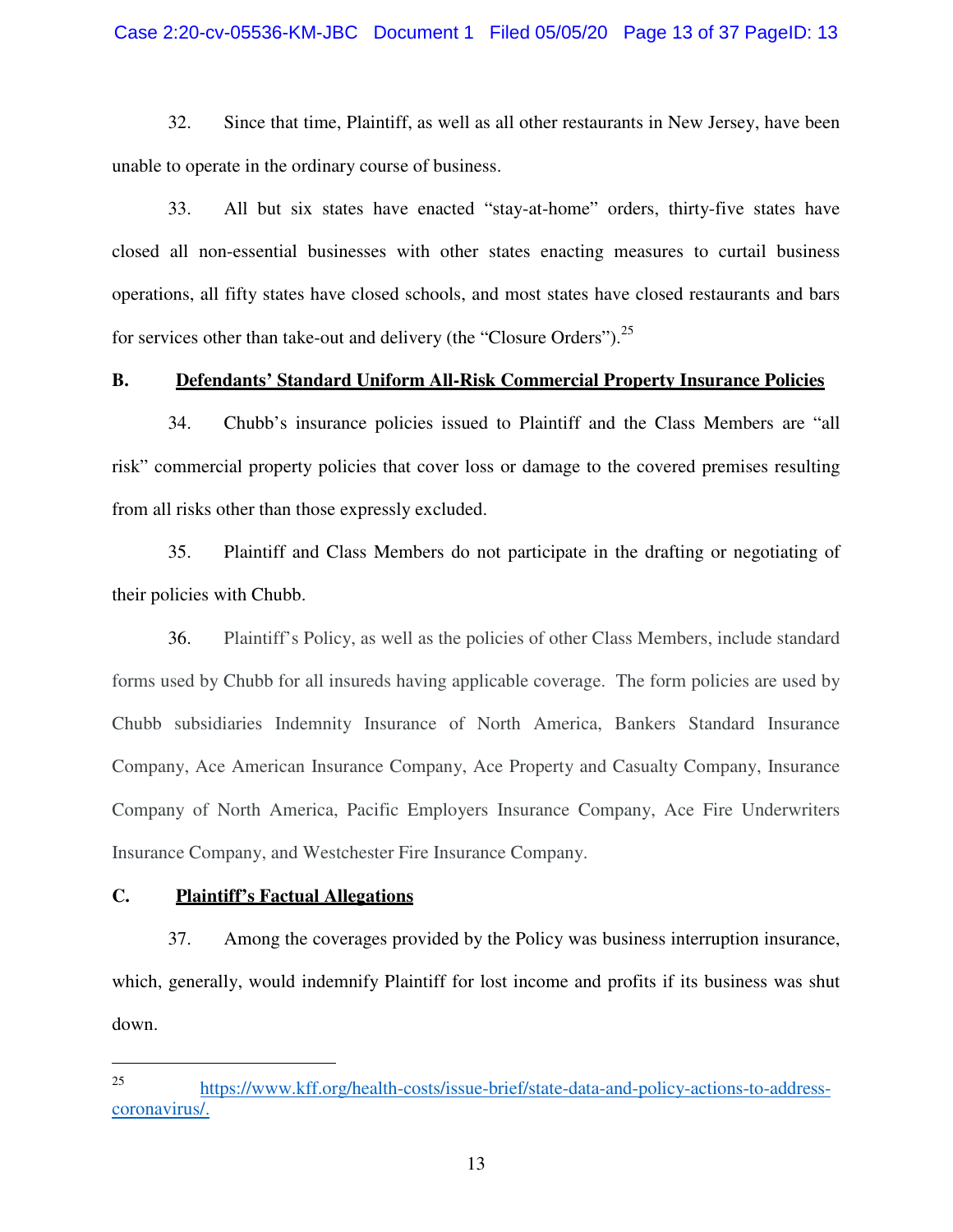38. The Business Income (And Extra Expense) Coverage Form, Commercial Property

form CP 00 30 10 12 in the Policy provided coverage for Plaintiff as follows:

We will pay for the actual loss of Business Income you sustain due to the necessary "suspension" of your "operations" during the "period of restoration". The "suspension" must be caused by direct physical loss of or damage to property at premises which are described in the Declarations and for which a Business Income Limit Of Insurance is shown in the Declarations. The loss or damage must be caused by or result from a Covered Cause of Loss. With respect to loss of or damage to personal property in the open or personal property in a vehicle, the described premises include the area within 100 feet of such premises.

39. In the same form, the Policy provided the following additional coverage for

# Plaintiff:

- 5. Additional Coverages
- a. Civil Authority

 In this Additional Coverage, Civil Authority, the described premises are premises to which this Coverage Form applies, as shown in the Declarations. When a Covered Cause of Loss causes damage to property other than property at the described premises, we will pay for the actual loss of Business Income you sustain and necessary Extra Expense caused by action of civil authority that prohibits access to the described premises, provided that both of the following apply:

- (1) Access to the area immediately surrounding the damaged property is prohibited by civil authority as a result of the damage, and the described premises are within that area but are not more than one mile from the damaged property; and
- (2) The action of civil authority is taken in response to dangerous physical conditions resulting from the damage or continuation of the Covered Cause of Loss that caused the damage, or the action is taken to enable a civil authority to have unimpeded access to the damaged property.

Civil Authority Coverage for Business Income will begin 72 hours after the time of the first action of civil authority that prohibits access to the described premises and will apply for a period of up to four consecutive weeks from the date on which such coverage began.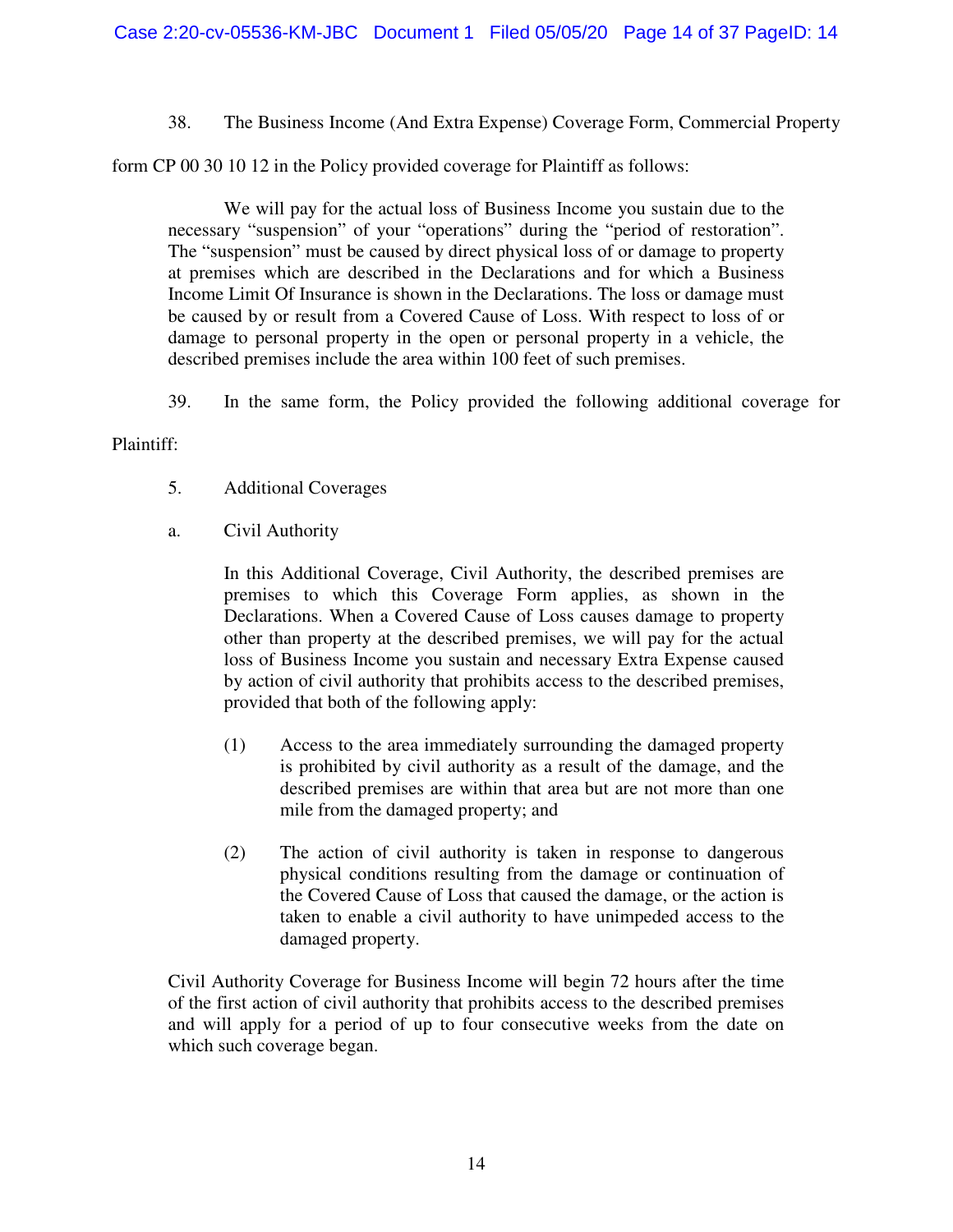Civil Authority Coverage for Extra Expense will begin immediately after the time of the first action of civil authority that prohibits access to the described premises and will end:

- (1) Four consecutive weeks after the date of that action; or
- (2) When your Civil Authority Coverage for Business Income ends;

whichever is later

40. The Business Income (And Extra Expense) Coverage Form defines Business

Income as:

- a. Net Income (Net Profit or Loss before income taxes) that would have been earned or incurred; and
- b. Continuing normal operating expenses incurred, including payroll.
- 41. The Business Income (And Extra Expense) Coverage Form defines Extra Expense

as:

 necessary expenses you incur during the "period of restoration" that you would not have incurred if there had been no direct physical loss or damage to property caused by or resulting from a Covered Cause of Loss. We will pay Extra Expense (other than the expense to repair or replace property) to:

- (1) Avoid or minimize the "suspension" of business and to continue operations at the described premises or at replacement premises or temporary locations, including relocation expenses and costs to equip and operate the replacement location or temporary location.
- (2) Minimize the "suspension" of business if you cannot continue "operations". We will also pay Extra Expense to repair or replace property, but only to the extent it reduces the amount of loss that otherwise would have been payable under this Coverage Form.

42. Causes of Loss are defined in a separate form of the Policy, Commercial Property

form CP 10 30 09 17. A Covered Cause of Loss "means direct physical loss unless the loss is excluded or limited in this policy." The interruption of Plaintiff's and other class members'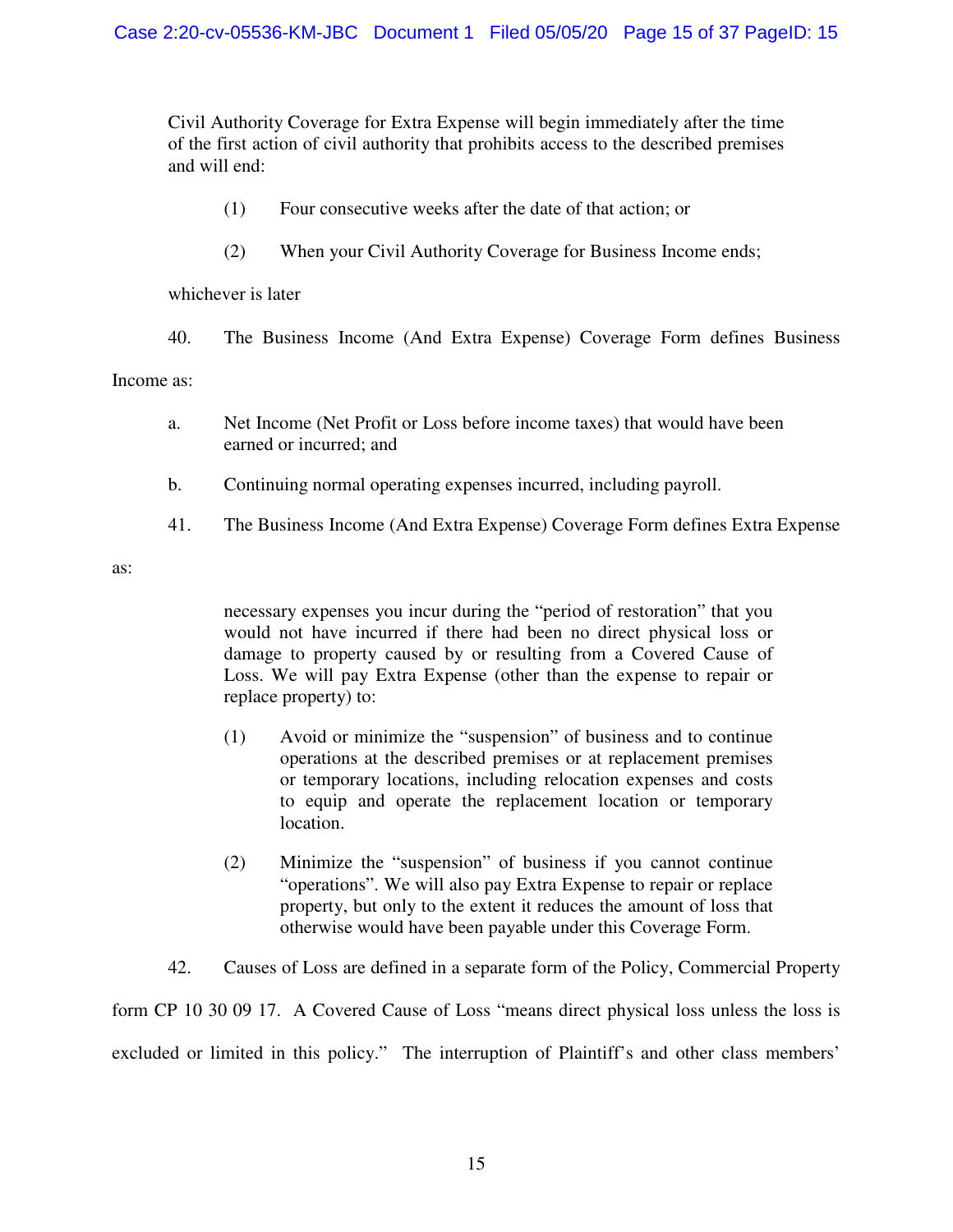businesses was were not caused by any of the exclusions set forth in the Causes of Loss – Special

Form.

43. Plaintiff's Policy includes an endorsement Exclusion of Loss Due To Virus or

Bacteria, Commercial Property form CP 01 40 07 07, which provides:

We will not pay for loss or damage caused by or resulting from any virus, bacterium or other microorganism that induces or is capable of inducing physical distress, illness or disease.

44. Plaintiff and all similarly situated Class members have suffered a direct physical

loss of and damage to their property because they have been unable to use their property for its

intended purpose.

45. On or about April 1, 2020, Chubb posted a notice on its website regarding to

coverage under Chubb policies relating to the COVID-19 pandemic.<sup>26</sup> With respect to business

interruption insurance, the notice stated:

Business interruption insurance generally covers losses to your business' income that result from disruption of your business. The disruption must be caused by physical loss or damage to your property by a "covered peril." The presence of an infectious agent or communicable disease at a location where there is covered property **generally will not mean that property has suffered "physical loss or**  damage" under your policy. Generally, "physical loss or damage" means that the physical structure or physical characteristics of the property have been altered by a "covered peril". Loss of use, or diminished value of property that has not been physically altered will not be considered "physical loss or damage", except for theft, and then only if theft is listed as a covered cause of loss or covered peril under your policy. These disruptions must result from physical loss or damage to property by a "covered peril":

1) at listed locations; or

2) within a certain distance from a listed location, if a civil authority prohibits access to that location due to the physical loss or damage ("civil authority" insurance); or

 $\frac{1}{26}$  https://www.chubb.com/microsites/covid19-resource-center/\_assets/pdf/covidcommercial-property-policyholder-notice-4-1-2020.pdf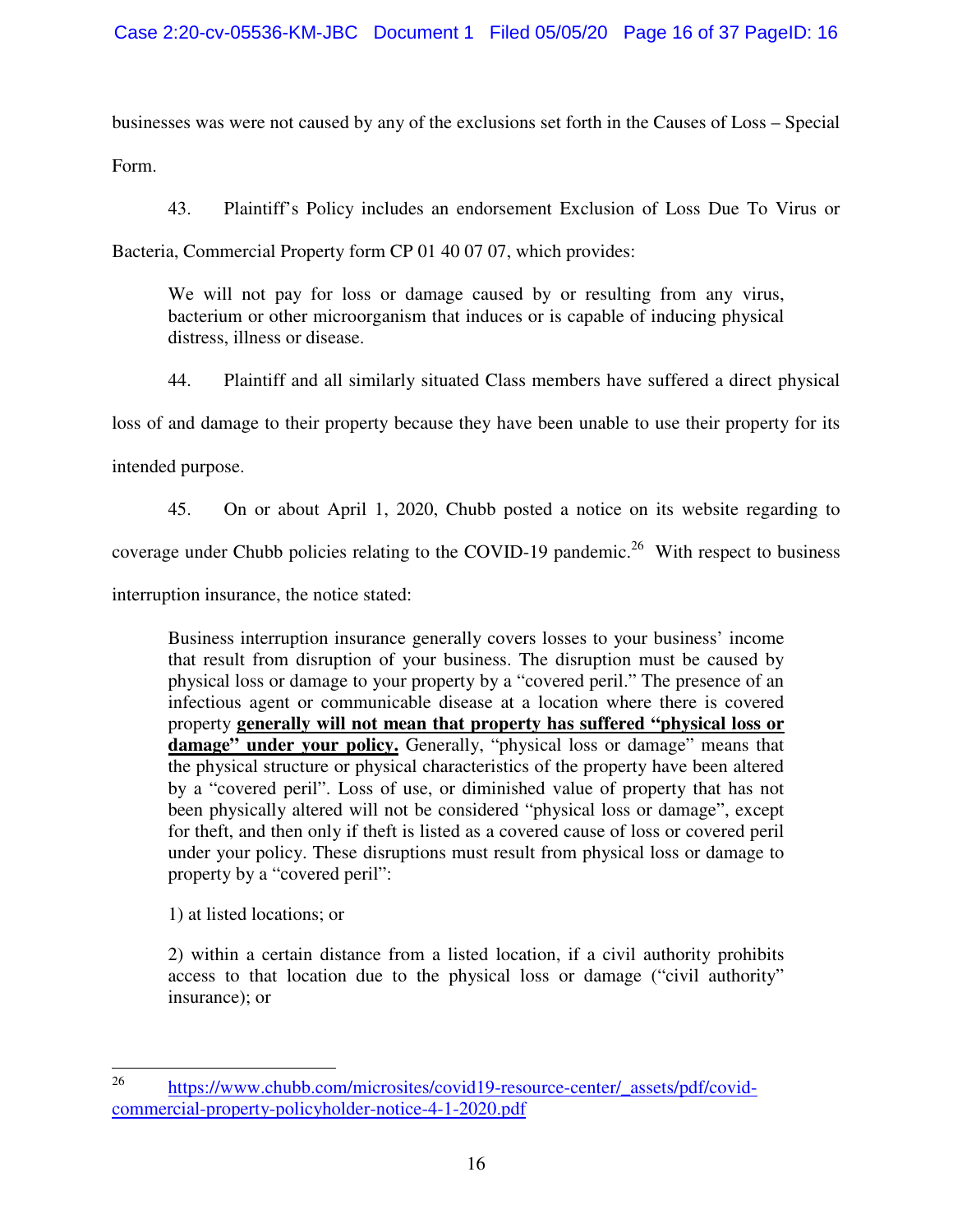3) at a location operated by third parties, if your business depends on that location or on those third parties. This could include your customers, direct suppliers, or attractions that bring customers to your business ("contingent business interruption" insurance).

Business interruption insurance may pay your loss of income, necessary expenses such as payroll, and extraordinary expenses you incur to attempt to continue your business, such as hiring temporary workers or paying overtime.

You may also have "supply chain insurance" - insurance for interruption of business activities due to physical loss or damage to property by a "covered peril" at other locations that are part of your supply chain but not included in your "contingent business interruption" insurance, such as suppliers of direct suppliers.

Your business interruption insurance and your limits for this insurance will be indicated in your policy.

Business interruption insurance applies after a "waiting period" which usually consists of a set period of consecutive hours or days immediately after physical loss or damage occurs. Business interruption insurance then continues through a "period of indemnity" which is the time it takes to repair or replace the lost or damaged property and restore business activities to pre-loss levels. Waiting periods and periods of indemnity can vary by location and type of business interruption insurance. All of these time periods will be in your policy.

You may have purchased insurance for the costs to clean up property contaminated by infectious diseases if required to do so by a civil authority. This insurance is offered in limited circumstances and generally will not require physical loss or damage to property, is offered in limited circumstances, will be subject to a separate limit of insurance, and includes insurance for business income losses incurred during the cleanup.

(Emphasis in original)

46. Notwithstanding the fact that Plaintiff's claim was a covered loss, Chubb denied

Plaintiff's claim under its business interruption coverage.

47. Both the notice and Chubb's denial letter were erroneous in that in that Plaintiff had suffered direct physical loss or damage within the definition of the Policy. It is contrary to law, as Chubb states on its website, that "[l]oss of use, or diminished value of property that has not been physically altered will not be considered 'physical loss or damage'". In fact, applicable case law holds that loss of use of property that has not been physically altered does constitute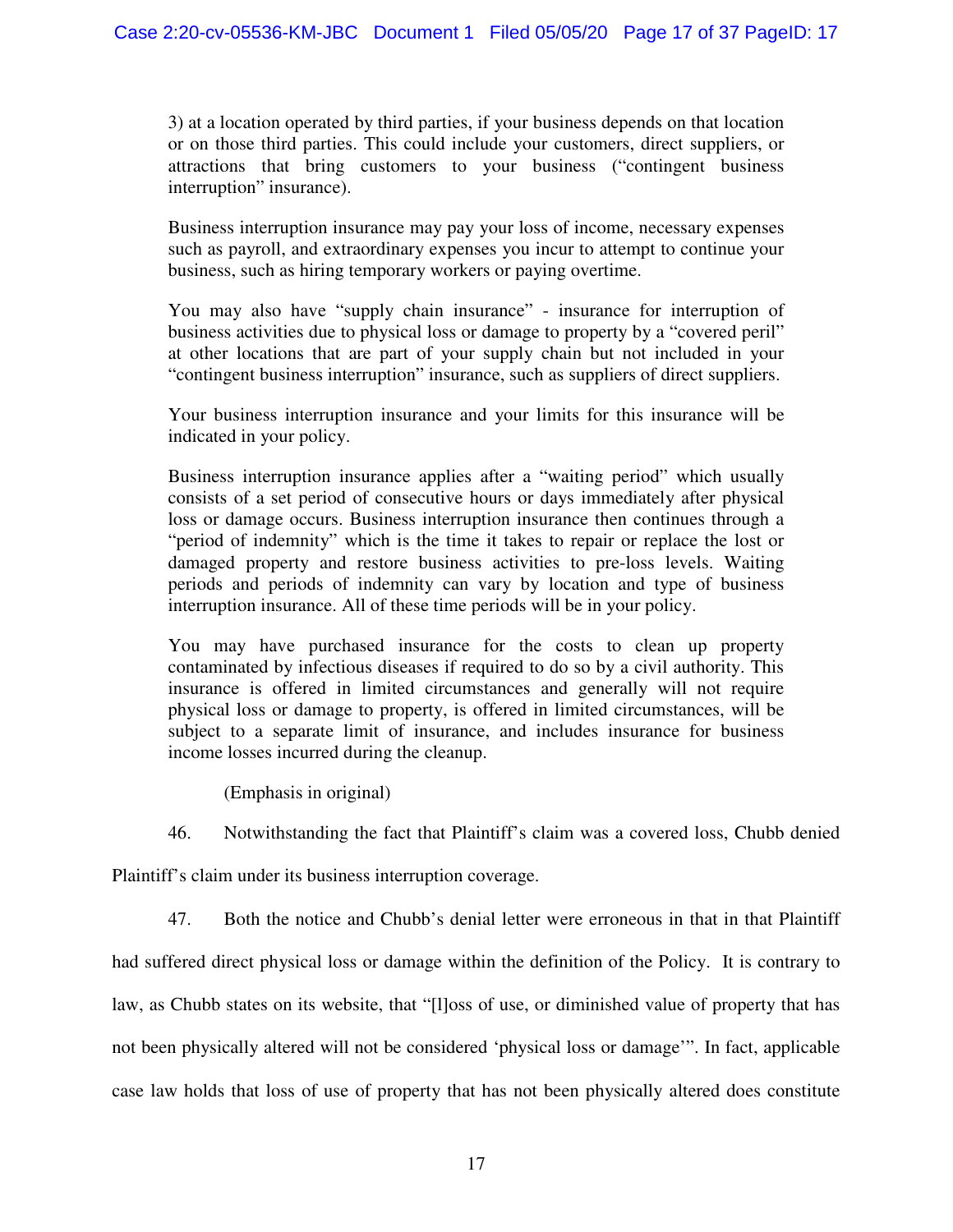#### Case 2:20-cv-05536-KM-JBC Document 1 Filed 05/05/20 Page 18 of 37 PageID: 18

"physical loss or damage" for purposes of first-party property insurance, such as that contained in the Policy.

48. As drafter of the Policy, if Chubb had wished to exclude from coverage as "physical loss or damage" loss of use of property that has not been physically altered, it could have used explicit language stating such a definition of "physical loss or damage". It did not do so.

49. The exclusion in the Virus and Bacteria endorsement does not apply because Plaintiff's, and other class members', losses were not caused by a "virus, bacterium or other microorganism that induces or is capable of inducing physical distress, illness or disease". Rather, the efficient proximate cause of Plaintiff's, and other Class Members' losses, were precautionary measures taken by the State of New Jersey to prevent the spread of COVID-19 in the future, not because coronavirus was found in or on Plaintiff's insured property.

# **D. The COVID-19 Pandemic has Affected Policyholders Nationwide**.

50. COVID-19 is physically impacting private commercial property in New Jersey and throughout the United States, threatening the survival of thousands of restaurants, retail establishments, and other businesses that have had their business operations suspended or curtailed indefinitely by order of civil authorities.

51. No insurer intends to cover any losses caused by the COVID-19 pandemic.

52. For example, a bipartisan group from the U.S. House of Representatives recently sent a letter to various insurance industry trade groups requesting that their members recognize financial losses relating to COVID-19 under the standard commercial interruption coverage. In response, the industry trade groups stated: "Business interruption policies do not, and were not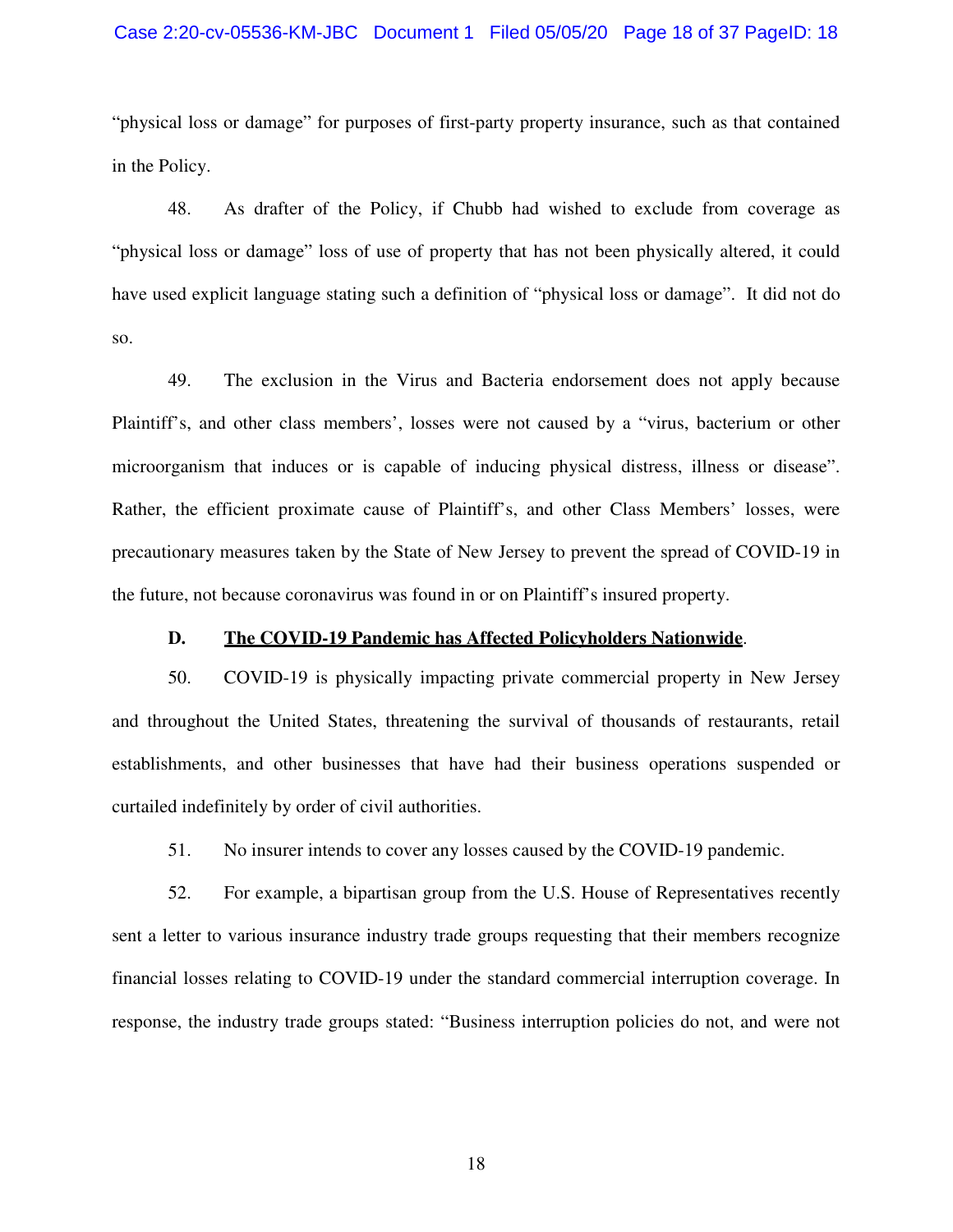### Case 2:20-cv-05536-KM-JBC Document 1 Filed 05/05/20 Page 19 of 37 PageID: 19

designed to, provide coverage against communicable diseases such as COVID-19.<sup>"27</sup> Upon information and belief, Chubb belongs to and supports the trade groups' position.

53. For instance, Arkansas Insurance Department Bulletin No. 9-2020 states that "In most BII policies, coverage is triggered when the policyholder sustains physical damage to insured property caused by a covered peril resulting in quantifiable business interruption loss . . . viruses and disease are typically NOT an insured peril unless added by endorsement (emphasis in the original). $^{28}$ 

54. The South Carolina Department of Insurance issues "Guidance" on business interruption insurance stating that under the business income policy, there likely is no coverage from losses resulting from a virus.<sup>29</sup>

55. Members of the insurance industry have also been actively advising Insurance Commissioners that they do not intend to provide coverage for business interruption related to COVID-19. As a result, many small businesses that maintain commercial multi-peril insurance policies with business interruption coverage will have significant uninsured losses because the insurance industry is stating that such policies do not cover COVID-19.

56. For instance, the State of Connecticut Insurance Department, Maryland Insurance Administration and the West Virginia Office of the Insurance Commissioner issued nearly identical notices supporting the insurance companies' reasons for denying business interruption

 $\frac{1}{27}$ https://www.insurancejournal.com/news/national/2020/03/20/561810.htm

<sup>28</sup> https://insurance.arkansas.gov/uploads/resource/documents/9-2020.pdf

<sup>29</sup> https://www.doi.sc.gov/948/COVID-19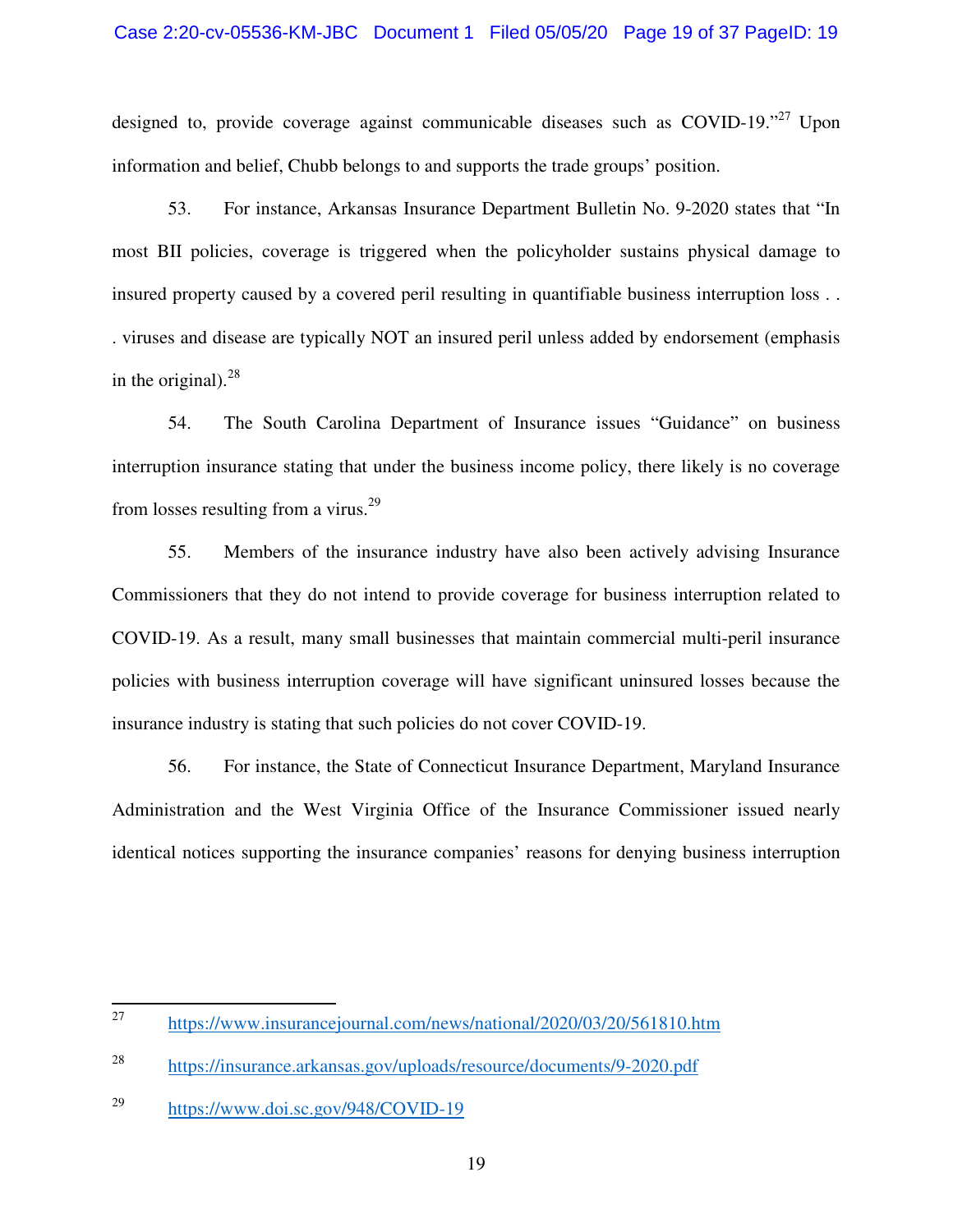# Case 2:20-cv-05536-KM-JBC Document 1 Filed 05/05/20 Page 20 of 37 PageID: 20

claims, stating that the potential loss costs from such perils [like COVID-19] are so extreme that providing coverage would jeopardize the financial solvency of property insurers.<sup>30</sup>

57. John F. King, Insurance and Safety Fire Commission for the State of Georgia issued Bulletin 20-EX-3 stating that losses from COVID-19 are excluded losses.<sup>31</sup> Vicki Schmidt, Kansas Insurance Department Commission issued a similar Bulletin stating it was her "understanding it is unlikely that a business policy would cover losses related to COVID-19."<sup>32</sup>

58. Other state governments expect that insurance companies will breach their obligation to provide coverage for business losses due to the COVID-19 pandemic and have introduced bills requiring every insurance policy insuring against loss or damage to property, which includes the loss of use and occupancy and business interruption, be construed to include, among other covered perils, coverage for business interruption because of global virus transmission or pandemic. $33$ 

59. A declaratory judgment determining that the business income loss and extra expense coverage provided in common all-risk commercial property insurance policies applies to the suspension, curtailment, and interruption of business operations resulting from measures put into place by civil authorities is necessary to prevent the Plaintiff and similarly situated Class members from being denied critical coverage for which they have paid.

 $\frac{1}{30}$  *See* https://portal.ct.gov/CID/Coronavirus/Business-Interruption-Insurance-Notice; https://insurance.maryland.gov/Pages/newscenter/NewsDetails.aspx?NR=2020256; https://www.wvinsurance.gov/Portals/0/pdf/pressrelease/20- 08%20Business%20Interruption%20Insurance.pdf?ver=2020-03-26-222830-620.

<sup>31</sup> https://www.oci.ga.gov/ExternalResources/Announcements/Bulletin-3172020-1619.pdf.

<sup>32</sup> https://insurance.ks.gov/documents/department/COVID19-FAQ.pdf.

<sup>33</sup> *See* House Bill No. 858, State of Louisiana House of Representatives. Similar legislation has been introduced in Massachusetts (Senate Bill Senate Docket. 2888); New Jersey (Assembly No. 3844); Sate of New York (Assembly 10226); and Ohio (House Bill No. 589).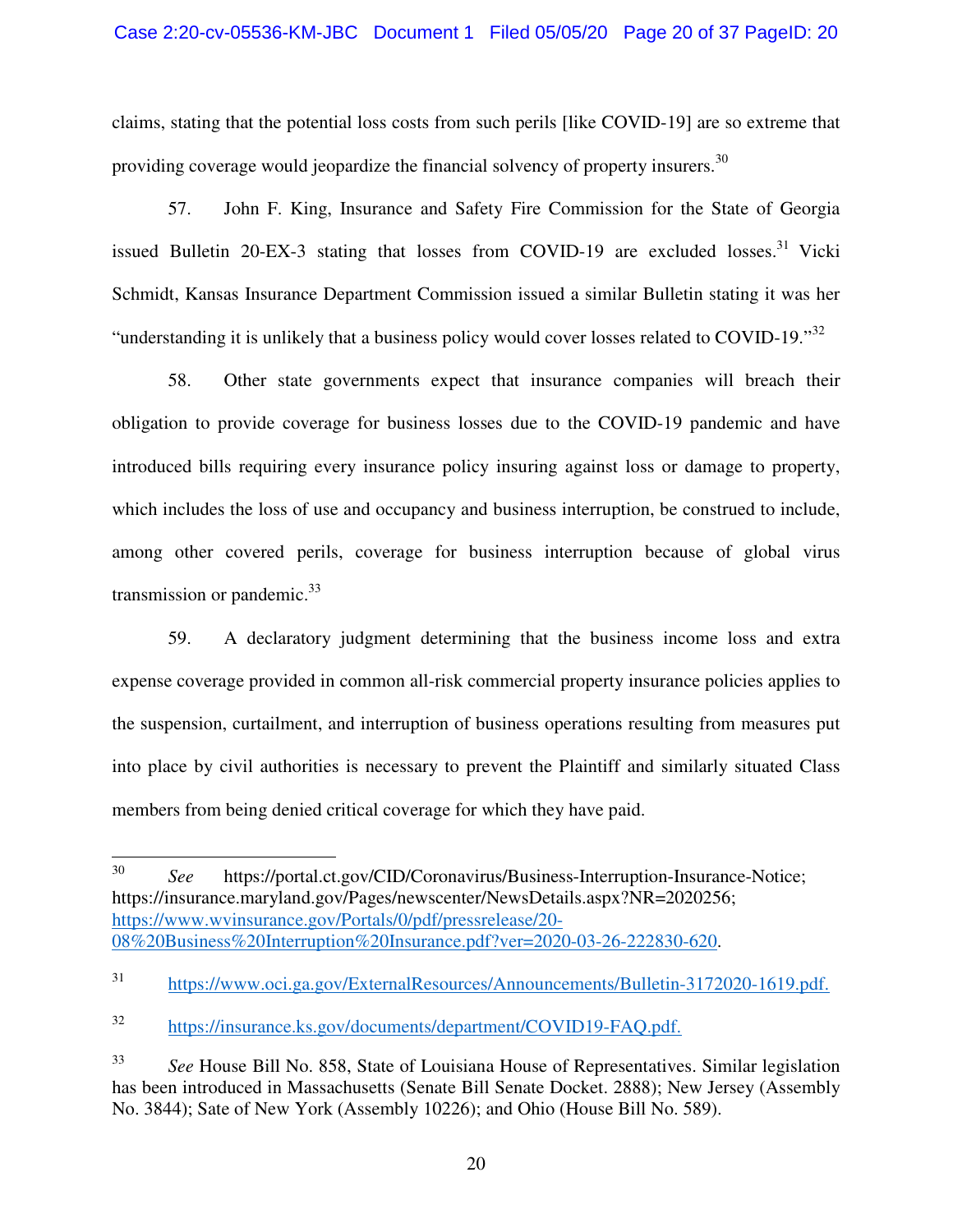# **CLASS ACTION ALLEGATIONS**

60. Plaintiff brings this lawsuit pursuant to Federal Rule of Civil Procedure 23(a) and

(b)(3) on behalf of themselves and all other persons similarly situated.

61. The Nationwide Class is defined as:

All entities who have entered into standard all-risk commercial property insurance policies with Chubb, where such policies provide for business income loss and extra expense coverage and do not exclude coverage for pandemics, and , and who have suffered losses due to measures put in place by civil authorities' stay-at-home or shelter-in-place orders since March 15, 2020.

The New Jersey Sub-Class is defined as:

All entities who have entered into standard all-risk commercial property insurance policies with Chubb to insure property in New Jersey, where such policies provide for business income loss and extra expense coverage and do not exclude coverage for pandemics, and , and who have suffered losses due to measures put in place by civil authorities' stay-at-home or shelter-in-place orders since March 15, 2020.

Excluded from each class are the Defendants, their employees, officers, directors, legal representatives, heirs, successors, and wholly or partly owned subsidiaries or affiliated companies; Class Counsel and their employees; and the judicial officers and their immediate family members and associated court staff assigned to this case.

62. Plaintiff reserves the right to modify, expand, or amend the definitions of the proposed classes following the discovery period and before the Court determines whether class certification is appropriate.

63. Certification of Plaintiff's claims for class-wide treatment is appropriate because Plaintiff can prove the elements of their claims on a class-wide basis using the same evidence as would prove those elements in individual actions alleging the same claims.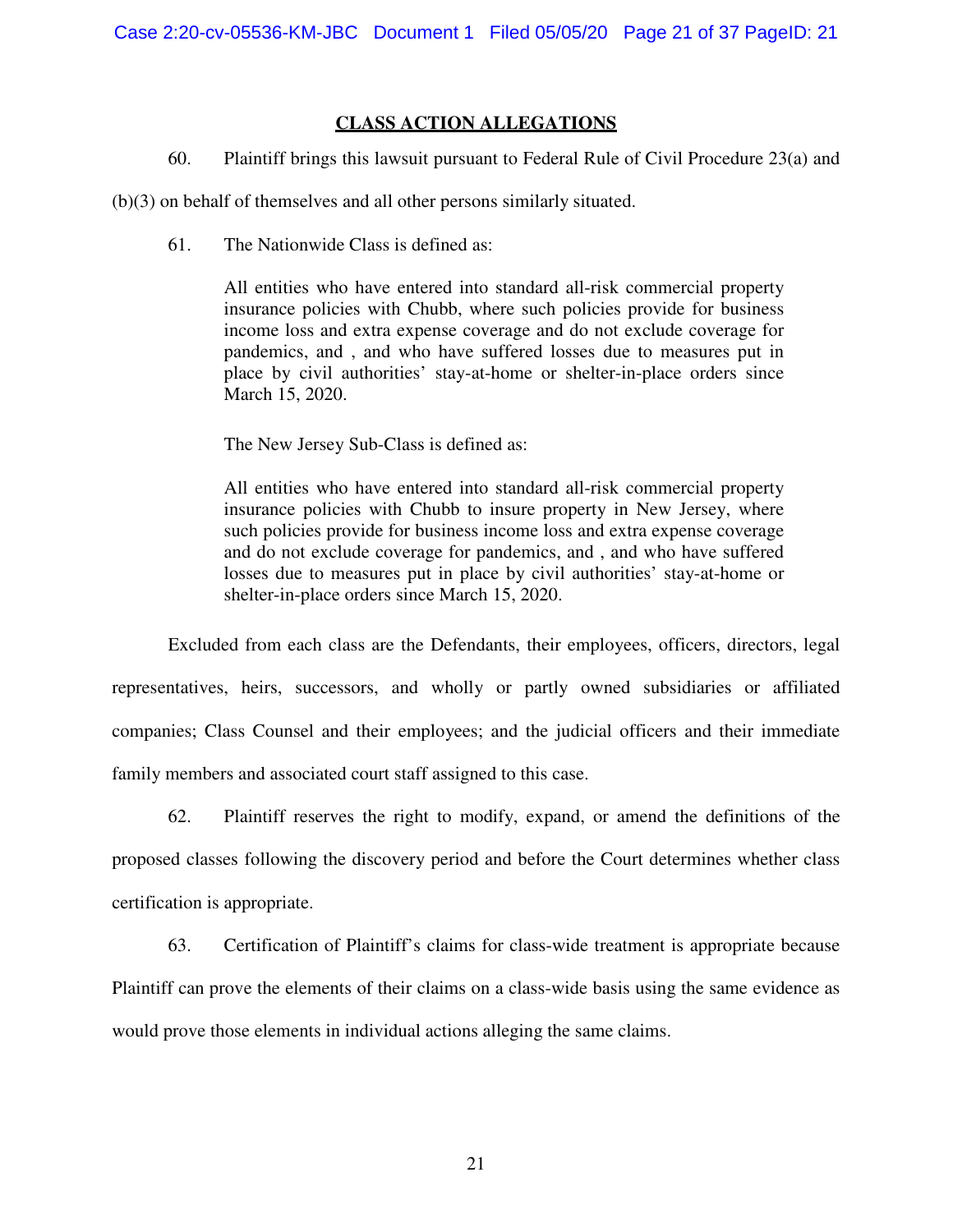### **Numerosity**

64. This action satisfies the requirements of Fed.R.Civ.P. 23(a)(1). The Class numbers at least in the hundreds and consists of geographically dispersed business entities who are insured for business interruption losses. Chubb sells many insurance policies in the State of New Jersey and most, if not all, other states and therefore joinder of the Class members is impracticable.

65. The identity of Class members is ascertainable, as the names and addresses of all Class members can be identified in Chubb's or their agent's books and records. Plaintiff anticipates providing appropriate notice to the certified Class in compliance with Fed.R.Civ.P.  $23(c)(2)(A)$  and/or (B), to be approved by the Court after class certification, or pursuant to court order under Fed.R.Civ.P. 23(d).

### **Typicality**

66. This action satisfies the requirements of Fed.R.Civ.P.  $23(a)(3)$  because Plaintiff's claims are typical of the claims of each of the Class members, as all Class members were and are similarly affected and their claims arise from the same all-risk commercial property insurance policy provisions entered into with Chubb. Each Class member's insurance policy contains the same form providing coverage for business income loss. None of the forms exclude coverage due to a governmental action intended to reduce the effect of the ongoing global pandemic. As a result, a declaratory judgment as to the rights and obligations under Plaintiff's Policy will address the rights and obligations of all Class members.

### **Adequacy of Representation**

67. Plaintiff is committed to prosecuting the action, will fairly and adequately protect the interests of the members of the Class, and has retained counsel competent and experienced in class action litigation, including litigation relating to insurance policies. Plaintiff has no interests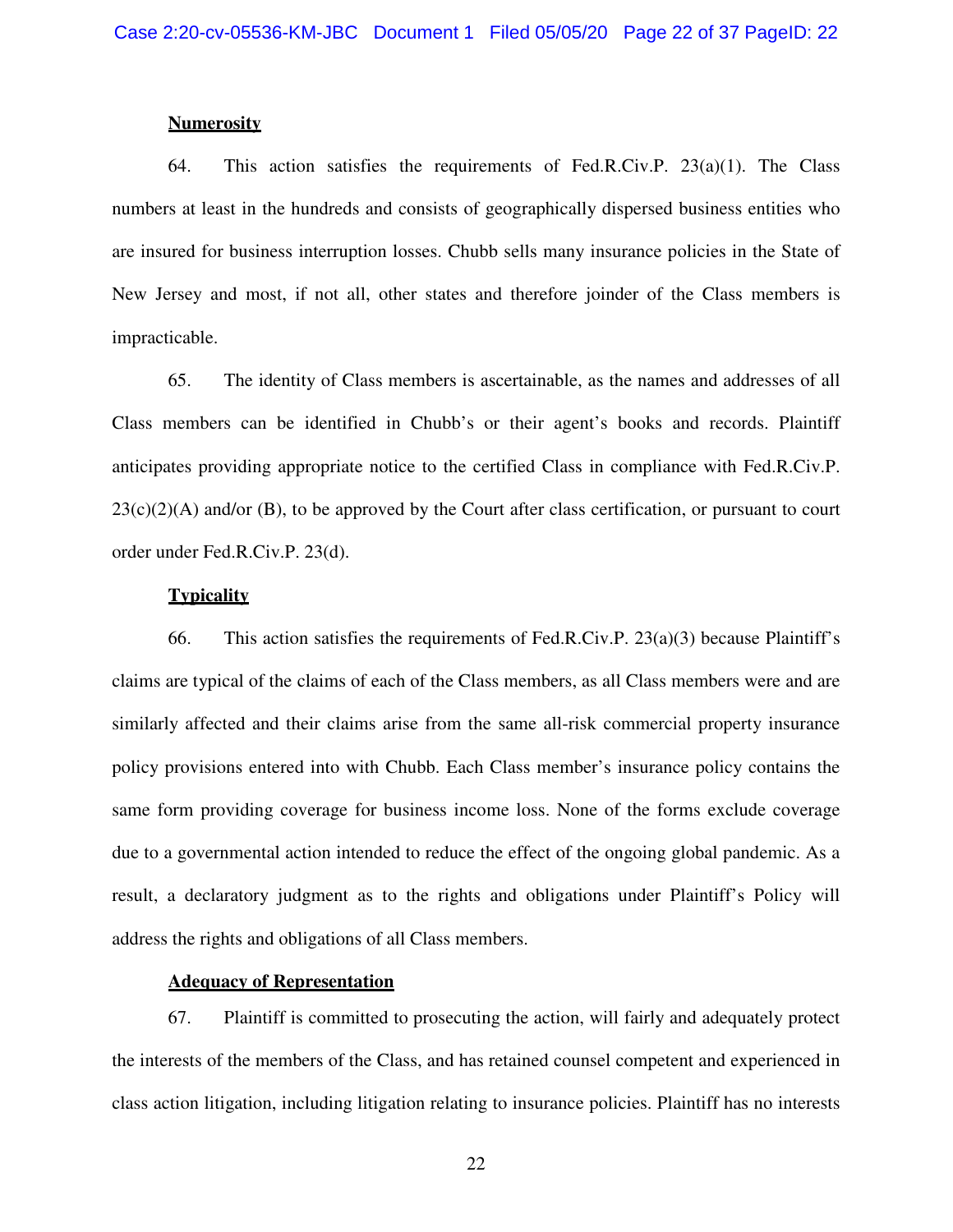Case 2:20-cv-05536-KM-JBC Document 1 Filed 05/05/20 Page 23 of 37 PageID: 23

antagonistic to or in conflict with other members of the Class. Plaintiff anticipates no difficulty in the management of this litigation as a class action.

### **Commonality**

68. This action satisfies the requirements of Fed.R.Civ.P.  $23(a)(2)$  because there are questions of law and fact that are common to each of the classes. These common questions predominate over any questions affecting only individual Class members. The questions of law and fact common to the Class include, but are not limited to:

- a. Whether there is an actual controversy between Plaintiff and Chubb as to the rights, duties, responsibilities and obligations of the parties under the business interruption coverage provisions in standard all- risk commercial property insurance policies;
- b. Whether measures to reduce the spread of the COVID-19 pandemic are excluded from Plaintiff's and the Class members standard all-risk commercial property insurance policies;
- c. Whether the measures put in place by civil authorities to stop the spread of COVID-19 caused physical loss or damage to covered commercial property;
- d. Whether Chubb has repudiated and anticipatorily breached the all-risk commercial property insurance policies the issued with business interruption coverage by intending to deny claims for coverage; and
- e. Whether Plaintiff and the Class members suffered damages as a result of the anticipatory breach by Chubb.

# **Superiority/Predominance**

69. This action satisfies the requirements of Fed.R.Civ.P. 23(b)(3). A class action is superior to other available methods for the fair and efficient adjudication of the rights of the Class members. The joinder of individual Class members is impracticable because of the vast number of Class members who have entered into the standard all-risk commercial property

insurance policies with Defendants.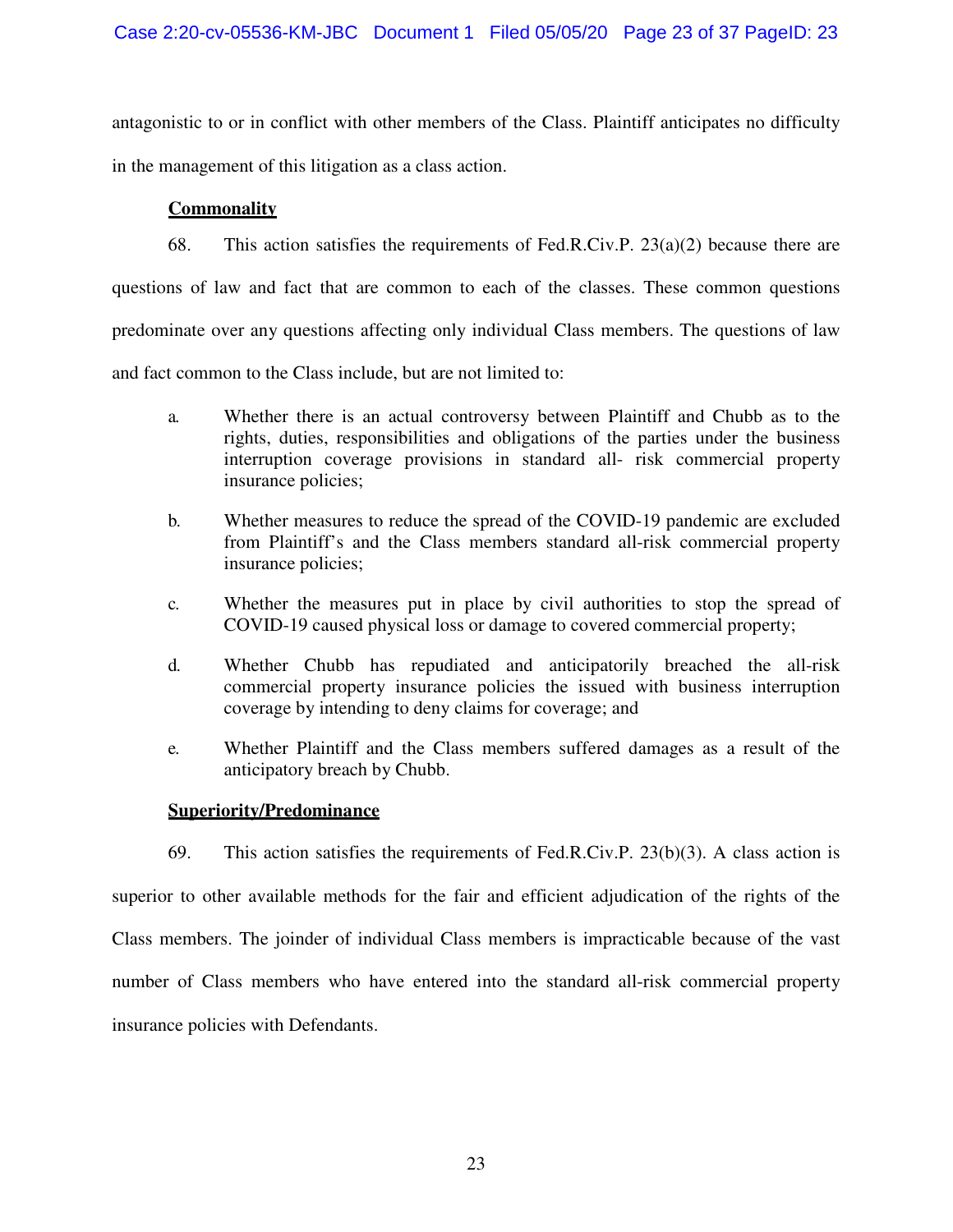#### Case 2:20-cv-05536-KM-JBC Document 1 Filed 05/05/20 Page 24 of 37 PageID: 24

70. Because a declaratory judgment as to the rights and obligations under the uniform all-risk commercial property insurance policies will apply to all Class members, most or all Class Members would have no rational economic interest in individually controlling the prosecution of specific actions. The burden imposed on the judicial system by individual litigation, and to Chubb, by even a small fraction of the Class members, would be enormous.

71. In comparison to piecemeal litigation, class action litigation presents far fewer management difficulties, far better conserves the resources of both the judiciary and the parties, and far more effectively protects the rights of each Class member. The benefits to the legitimate interests of the parties, the Court, and the public resulting from class action litigation substantially outweigh the expenses, burdens, inconsistencies, economic infeasibility, and inefficiencies of individualized litigation. Class adjudication is superior to other alternatives under Fed.R.Civ.P.  $23(b)(3)(D)$ . Class treatment will also avoid the substantial risk of inconsistent factual and legal determinations on the many issues in this lawsuit.

72. Plaintiff knows of no obstacles likely to be encountered in the management of this action that would preclude its maintenance as a class action. Rule 23 provides the Court with the authority and flexibility to maximize the efficiencies and benefits of the class mechanism and reduce management challenges. The Court may, on motion of Plaintiff or on its own determination, certify nationwide and statewide classes for claims sharing common legal questions; use the provisions of Rule  $23(c)(4)$  to certify particular claims, issues, or common questions of law or of fact for class-wide adjudication; certify and adjudicate bellwether class claims; and use Rule 23(c)(5) to divide any Class into subclasses.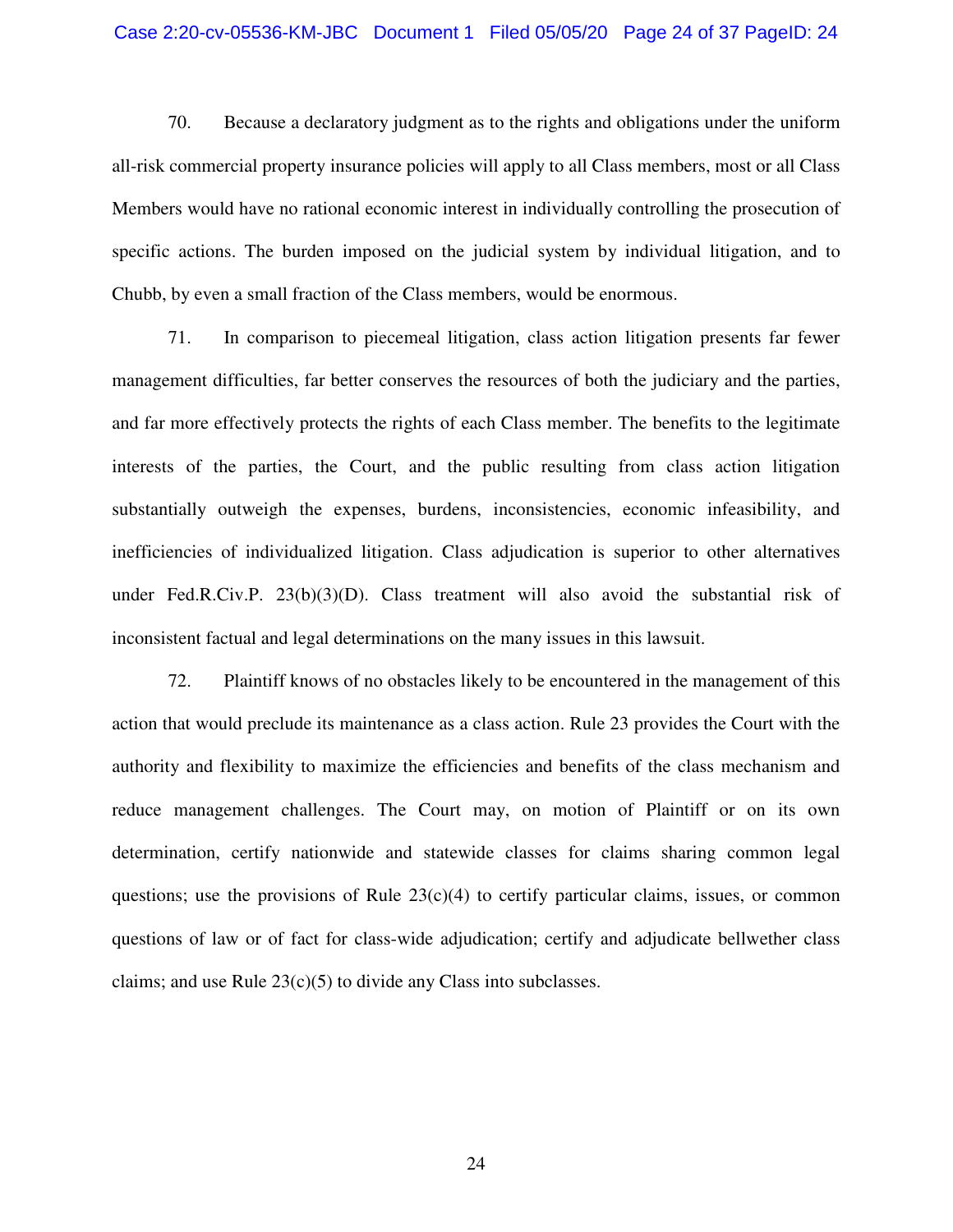#### **COUNT I**

# **DECLARATORY JUDGMENT – BUSINESS INCOME COVERAGE (Claim Brought on Behalf of the National Class and New Jersey Subclass)**

73. Plaintiff repeats the allegations set forth in paragraphs 1-72 as if fully set forth herein.

74. Plaintiff brings this Count individually and on behalf of the other members of the National Class and New Jersey Subclass.

75. Plaintiff's Chubb Policy, as well as those of the other Class Members, are contracts under which Chubb was paid premiums in exchange for its promise to pay Plaintiff's and the other Class Members' losses for claims covered by the Policy.

76. Plaintiff and other Class Members have complied with all applicable provisions of the Policies and/or those provisions have been waived by Chubb or Chubb is estopped from asserting them, and yet Chubb has abrogated its insurance coverage obligations pursuant to the Policies' clear and unambiguous terms and has wrongfully and illegally refused to provide coverage to which Plaintiff and Class Members are entitled.

77. Chubb has denied claims related to COVID-19 on a uniform and class-wide basis, without individual bases or investigations, so the Court can render declaratory judgment no matter whether members of the Class have filed a claim.

78. An actual case or controversy exists regarding Plaintiff's and the other Class Members' rights and Chubb's obligations under the Policies to reimburse Plaintiff and Class Members for the full amount of Business Income losses incurred by Plaintiff and the other Class Members in connection with the suspension of their businesses stemming from Orders intended to mitigate the COVID-19 pandemic.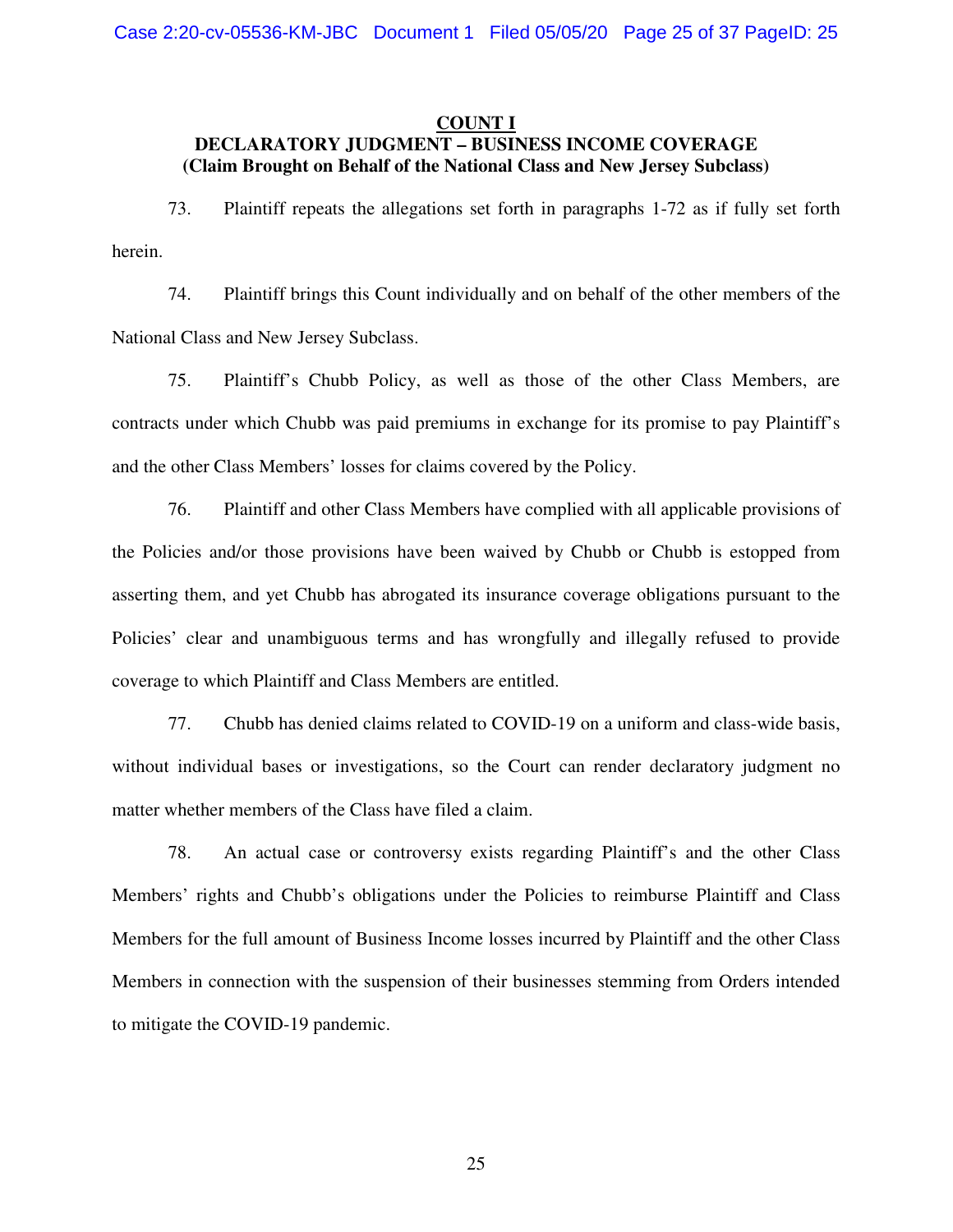79. Pursuant to 28 U.S.C. § 2201, Plaintiff and the other Class Members seek a

declaratory judgment from this Court declaring the following:

i. Plaintiff's and the other Class Members' Business Income losses incurred in connection with the Closure Order and the necessary interruption of their businesses stemming from Orders intended to mitigate the COVID-19 pandemic are insured losses under their Policies; and

ii. Chubb is obligated to pay Plaintiff and other Class Members for the full amount of the Business Income losses incurred and to be incurred in connection with the Closure Order during the period of restoration and the necessary interruption of their businesses stemming from Orders intended to mitigate the COVID-19 pandemic.

# **COUNT II**

# **BREACH OF CONTRACT – BUSINESS INCOME COVERAGE (Claim Brought on Behalf of the National Class and New Jersey Subclass)**

80. Plaintiff repeats the allegations set forth in paragraphs 1-79 as if fully set forth herein.

81. Plaintiff brings this Count individually and on behalf of the other members of the National Class and New Jersey Subclass.

82. Plaintiff's Chubb Policy, as well as those of the other Class members, are contracts under which Chubb was paid premiums in exchange for its promise to pay Plaintiff's and the other Class Members' losses for claims covered by the Policy.

83. In the Business Income (And Extra Expense) Coverage Form, Chubb agreed to pay for its insureds' actual loss of Business Income sustained due to the necessary suspension of its operations during the "period of restoration."

84. In the Business Income (And Extra Expense) Coverage Form, Chubb agreed to pay for its insureds' actual loss of Business Income sustained due to the necessary "suspension of [their] operations" during the "period of restoration" caused by direct physical loss or damage. A "partial slowdown or complete cessation" of business activities at the Covered Property is a "suspension" under the policy, for which Chubb agreed to pay for loss of Business Income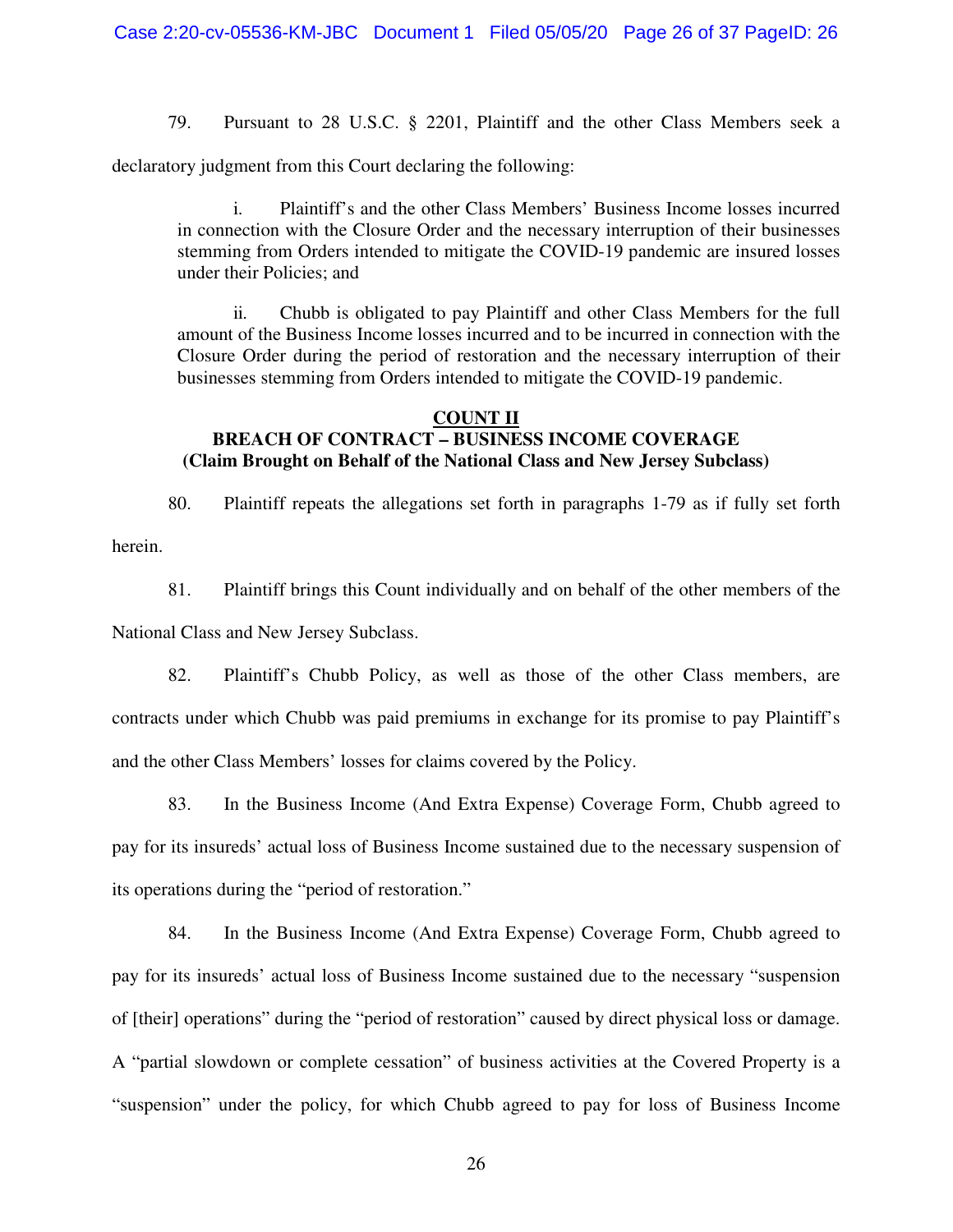#### Case 2:20-cv-05536-KM-JBC Document 1 Filed 05/05/20 Page 27 of 37 PageID: 27

during the "period of restoration" "that occurs within 24 consecutive months after the date of direct physical loss or damage."

85. "Business Income" under the policy means the "Net Income (Net Profit or Loss before income taxes) that would have been earned or incurred if no physical loss or damage had occurred", as well as "[c]ontinuing normal operating expenses incurred, including payroll"

86. The Closure Order caused direct physical loss and damage to Plaintiff's and the other Class Members' Covered Properties, requiring suspension of operations at the Covered Properties. Losses caused by the Closure Order thus triggered the Business Income provision of Plaintiff's and the other Business Income Breach Class Members' Chubb policies.

87. Plaintiff and the other Class Members have complied with all applicable provisions of their policies and/or those provisions have been waived by Chubb or Chubb estopped from asserting them, and yet Chubb has abrogated its insurance coverage obligations pursuant to the Policies' clear and unambiguous terms.

88. By denying coverage for any Business Income losses incurred by Plaintiff and other Class Members as a result of the Closure Order and Orders intended to mitigate the COVID-19 pandemic, Chubb has breached its coverage obligations under the Policies.

89. As a result of Chubb's breaches of the Policies, Plaintiff and the other Class Members have sustained substantial damages for which Chubb is liable, in an amount to be established at trial.

#### **COUNT III**

# **ANTICIPATORY BREACH OF CONTRACT— BUSINESS INCOME COVERAGE (Claims Brought on Behalf of the National Class and the New Jersey Sub-class)**

90. Plaintiff repeats the allegations set forth in paragraphs 1- 89 as if fully set forth herein.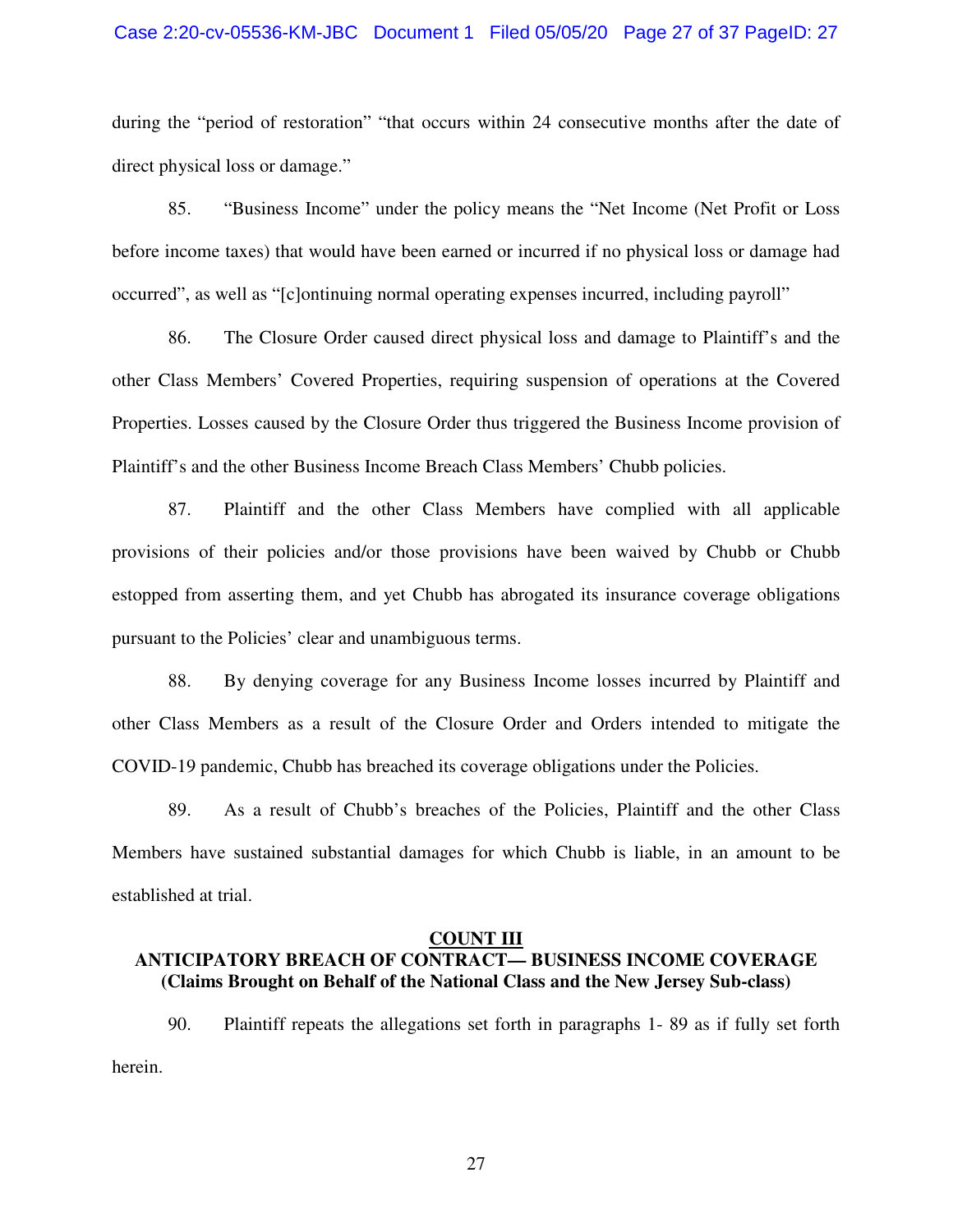#### Case 2:20-cv-05536-KM-JBC Document 1 Filed 05/05/20 Page 28 of 37 PageID: 28

91. Plaintiff brings this Count individually and on behalf of the other members of the National Class and New Jersey Subclass.

92. Plaintiff's Chubb Policy, as well as those of the other Class members, are contracts under which Chubb was paid premiums in exchange for its promise to pay Plaintiff's and the other Class Members' losses for claims covered by the Policy.

93. In the Business Income (And Extra Expense) Coverage Form, Chubb agreed to pay for its insureds' actual loss of Business Income sustained due to the necessary suspension of its operations during the "period of restoration."

94. In the Business Income (And Extra Expense) Coverage Form, Chubb agreed to pay for its insureds' actual loss of Business Income sustained due to the necessary "suspension of [their] operations" during the "period of restoration" caused by direct physical loss or damage. A "partial slowdown or complete cessation" of business activities at the Covered Property is a "suspension" under the policy, for which Chubb agreed to pay for loss of Business Income during the "period of restoration" "that occurs within 24 consecutive months after the date of direct physical loss or damage."

95. "Business Income" under the policy means the "Net Income (Net Profit or Loss before income taxes) that would have been earned or incurred if no physical loss or damage had occurred", as well as "[c]ontinuing normal operating expenses incurred, including payroll"

96. The Closure Orders caused direct physical loss and damage to Plaintiff's and the other Class Members' Covered Properties, requiring suspension of operations at the Covered Properties. Losses caused by the Closure Orders thus triggered the Business Income provision of Plaintiff's and the other Business Income Breach Class Members' Chubb policies.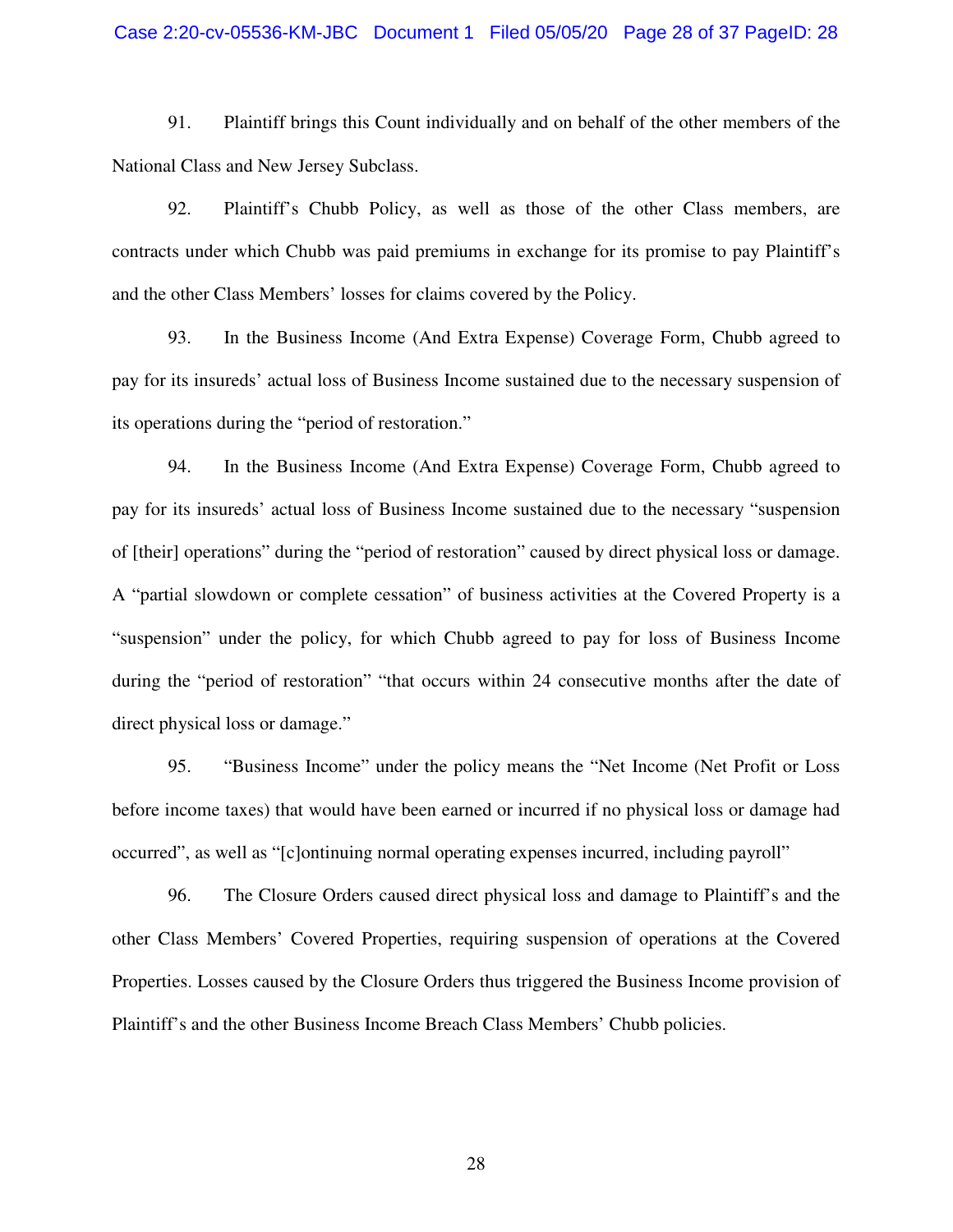### Case 2:20-cv-05536-KM-JBC Document 1 Filed 05/05/20 Page 29 of 37 PageID: 29

97. Notwithstanding the foregoing, the notice on Chubb's website states that Chubb will pay business interruption claims only if the subject property is physically altered. As a result, Chubb has anticipitorally breached the Policy of Plaintiff and other Class members who have suffered physical loss or damage to their property because the use of that property has been substantially impaired and, thus, would be entitled to coverage under their Policies under applicable law, but for Chubb's anticipatory breach of contract.

98. Plaintiff and the other Class Members have complied with all applicable provisions of their policies and/or those provisions have been waived by Chubb or Chubb estopped from asserting them, and yet Chubb has abrogated its insurance coverage obligations pursuant to the Policies' clear and unambiguous terms.

99. As a result of Chubb's breaches of the Policies, Plaintiff and the other Class Members have sustained substantial damages for which Chubb is liable, in an amount to be established at trial.

#### **COUNT IV**

# **DECLARATORY JUDGMENT – CIVIL AUTHORITY COVERAGE (Claim Brought on Behalf of the National Class and New Jersey Subclass)**

100. Plaintiff repeats the allegations set forth in paragraphs 1-99 as if fully set forth herein.

101. Plaintiff brings this Count individually and on behalf of the other members of the National Class and New Jersey Subclass.

102. Plaintiff's Chubb Policy, as well as those of the other Class Members, are contracts under which Chubb was paid premiums in exchange for its promise to pay Plaintiff's and other Class members' losses for claims covered by the Policy.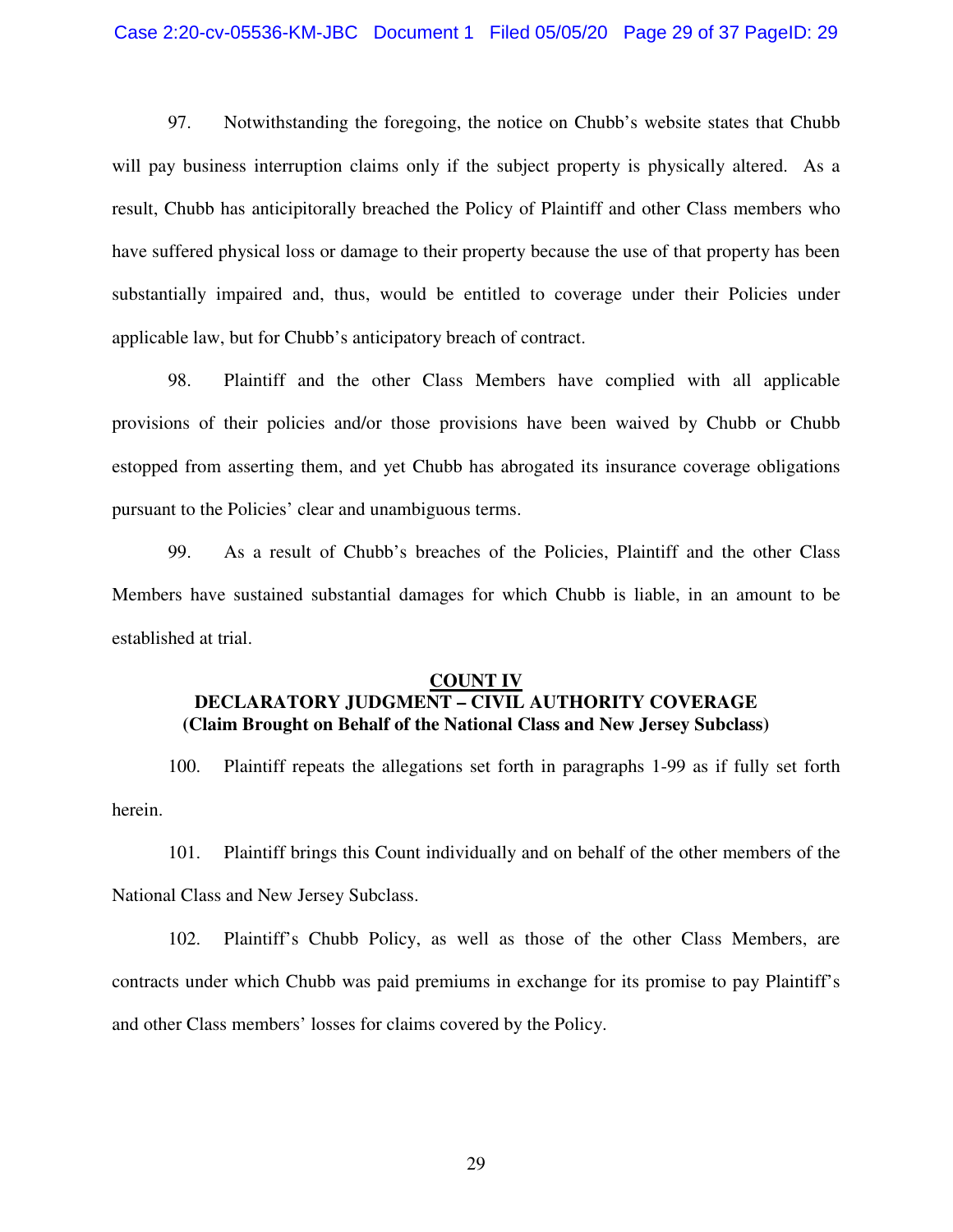### Case 2:20-cv-05536-KM-JBC Document 1 Filed 05/05/20 Page 30 of 37 PageID: 30

103. Plaintiff and Class members have complied with all applicable provisions of the Policies and/or those provisions have been waived by Chubb or Chubb is estopped from asserting them, and yet Chubb has abrogated its insurance coverage obligations pursuant to the Policies' clear and unambiguous terms and has wrongfully and illegally refused to provide coverage to which Plaintiff and Class Members are entitled.

104. Chubb has denied claims related to COVID-19 on a uniform and class wide basis, without individual bases or investigations, so the Court can render declaratory judgment no matter whether members of the Class have filed a claim.

105. An actual case or controversy exists regarding Plaintiff's and other Class Members' rights and Chubb's obligations under the Policies to reimburse Plaintiff and other Class Members for the full amount of covered Civil Authority losses incurred by Plaintiff and other Class Members in connection with Closure Order and the necessary interruption of their businesses stemming from the Orders intended to mitigate the COVID-19 pandemic.

106. Pursuant to 28 U.S.C. § 2201, Plaintiff and other Class Members seek a declaratory judgment from this Court declaring the following:

- i. Plaintiff's and other Class Members' Civil Authority losses incurred in connection with the Closure Order and the necessary interruption of their businesses stemming from the COVID-19 pandemic are insured losses under their Policies; and
- ii. Chubb is obligated to pay Plaintiff and other Class members the full amount of the Civil Authority losses incurred and to be incurred in connection with the covered losses related to the Closure Order and the necessary interruption of their businesses stemming from the Orders intended to mitigate the COVID-19 pandemic.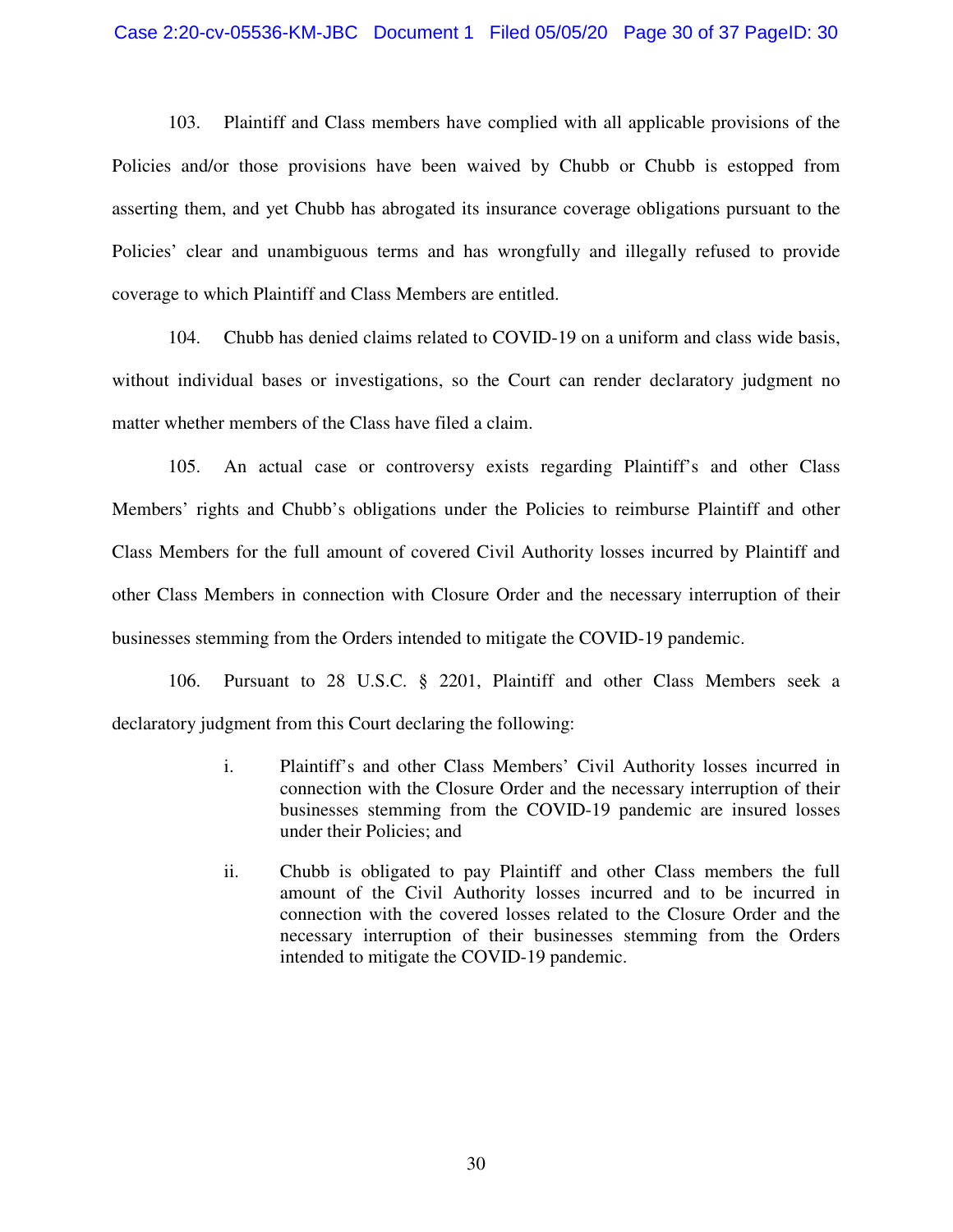### **COUNT V**

# **BREACH OF CONTRACT – CIVIL AUTHORITY COVERAGE (Claim Brought on Behalf of the National Class and New Jersey Subclass)**

107. Plaintiff repeats the allegations set forth in paragraphs 1-106 as if fully set forth herein.

108. Plaintiff brings this Count individually and on behalf of the other members of the National Class and New Jersey Subclass.

109. Plaintiff's Policy, as well as those of the other Class Members, are contracts under which Chubb was paid premiums in exchange for its promise to pay Plaintiff's and the other Class Members' losses for claims covered by the policy.

110. Chubb Business Income (And Extra Expense) Coverage Form provides "Civil Authority" coverage, which promises to pay "the actual loss of Business Income you sustain and necessary Extra Expense caused by action of civil authority that prohibits access to the described premises, provided that both of the following apply:

- (1) Access to the area immediately surrounding the damaged property is prohibited by civil authority as a result of the damage, and the described premises are within that area but are not more than one mile from the damaged property; and
- (2) The action of civil authority is taken in response to dangerous physical conditions resulting from the damage or continuation of the Covered Cause of Loss that caused the damage, or the action is taken to enable a civil authority to have unimpeded access to the damaged property."

111. The Closure Orders triggered the Civil Authority provision under Plaintiff's and the other members of the Class' Chubb Policies.

112. Plaintiff and the other members of the Class have complied with all applicable provisions of the Policies and/or those provisions have been waived by Chubb or Chubb is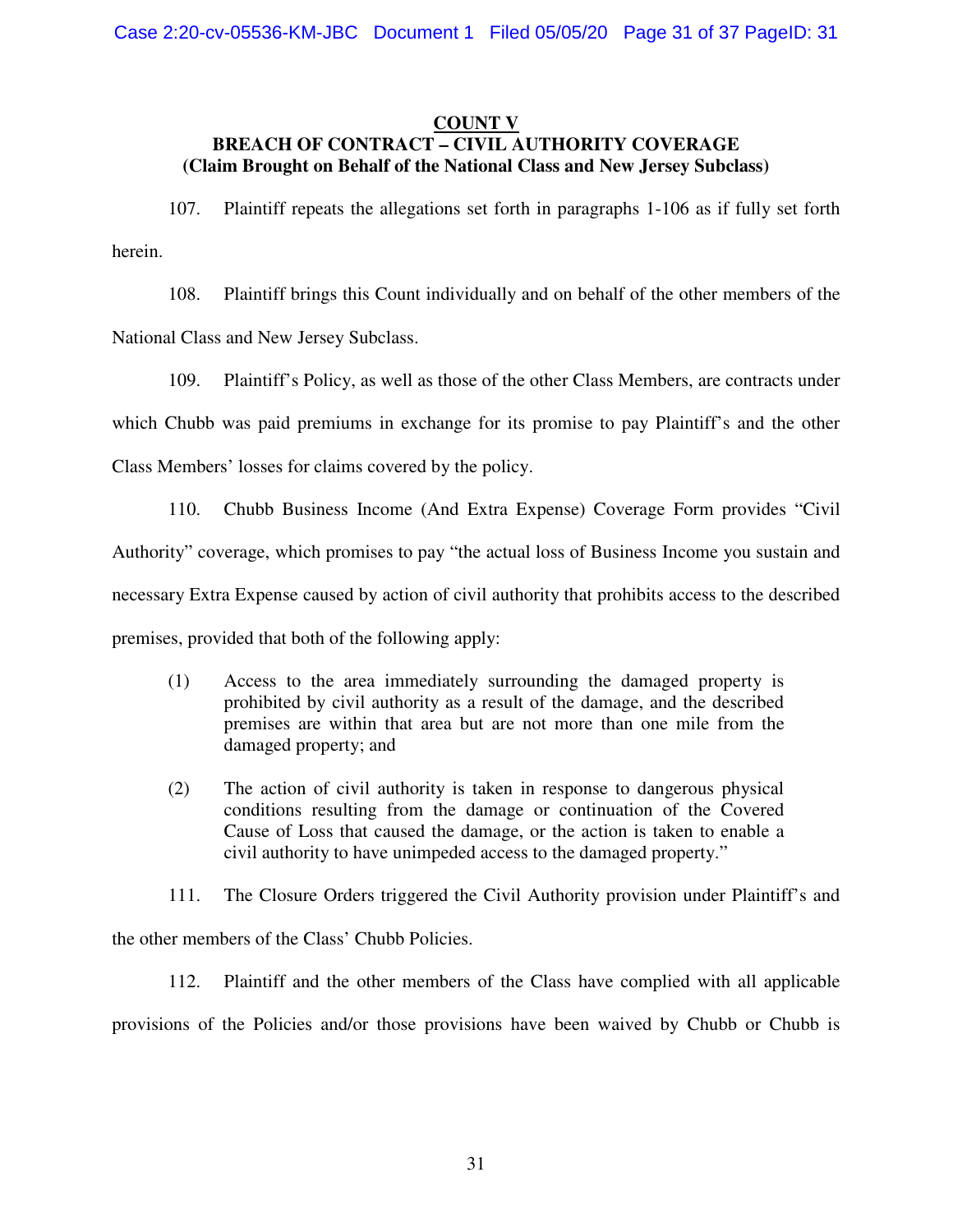estopped from asserting them, and yet Chubb has abrogated its insurance coverage obligations pursuant to the Policies' clear and unambiguous terms.

113. By denying coverage for any business losses incurred by Plaintiff and other members of the Class in connection with the Closure Orders and Orders intended to mitigate the COVID-19 pandemic, Chubb has breached its coverage obligations under the Policies.

114. As a result of Chubb's breaches of the Policies, Plaintiff and the other members of the Class have sustained substantial damages for which Chubb s liable, in an amount to be established at trial.

# **COUNT VI DECLARATORY JUDGMENT – EXTRA EXPENSE COVERAGE (Claim Brought on Behalf of the National Class and New Jersey Subclass)**

115. Plaintiff repeats the allegations set forth in paragraphs 1-114 as if fully set forth herein.

116. Plaintiff brings this Count individually and on behalf of the other members of the National Class and the New Jersey subclass.

117. Plaintiff's Chubb Policy, as well as those of other Class Members, are contracts under which Chubb was paid premiums in exchange for its promise to pay Plaintiff's and other Class Members' losses for claims covered by the Policy.

118. Plaintiff and other Class Members have complied with all applicable provisions of the Policies and/or those provisions have been waived by Chubb or Chubb is estopped from asserting them, and yet Chubb has abrogated its insurance coverage obligations pursuant to the Policies' clear and unambiguous terms and has wrongfully and illegally refused to provide coverage to which Plaintiff and Class Members are entitled.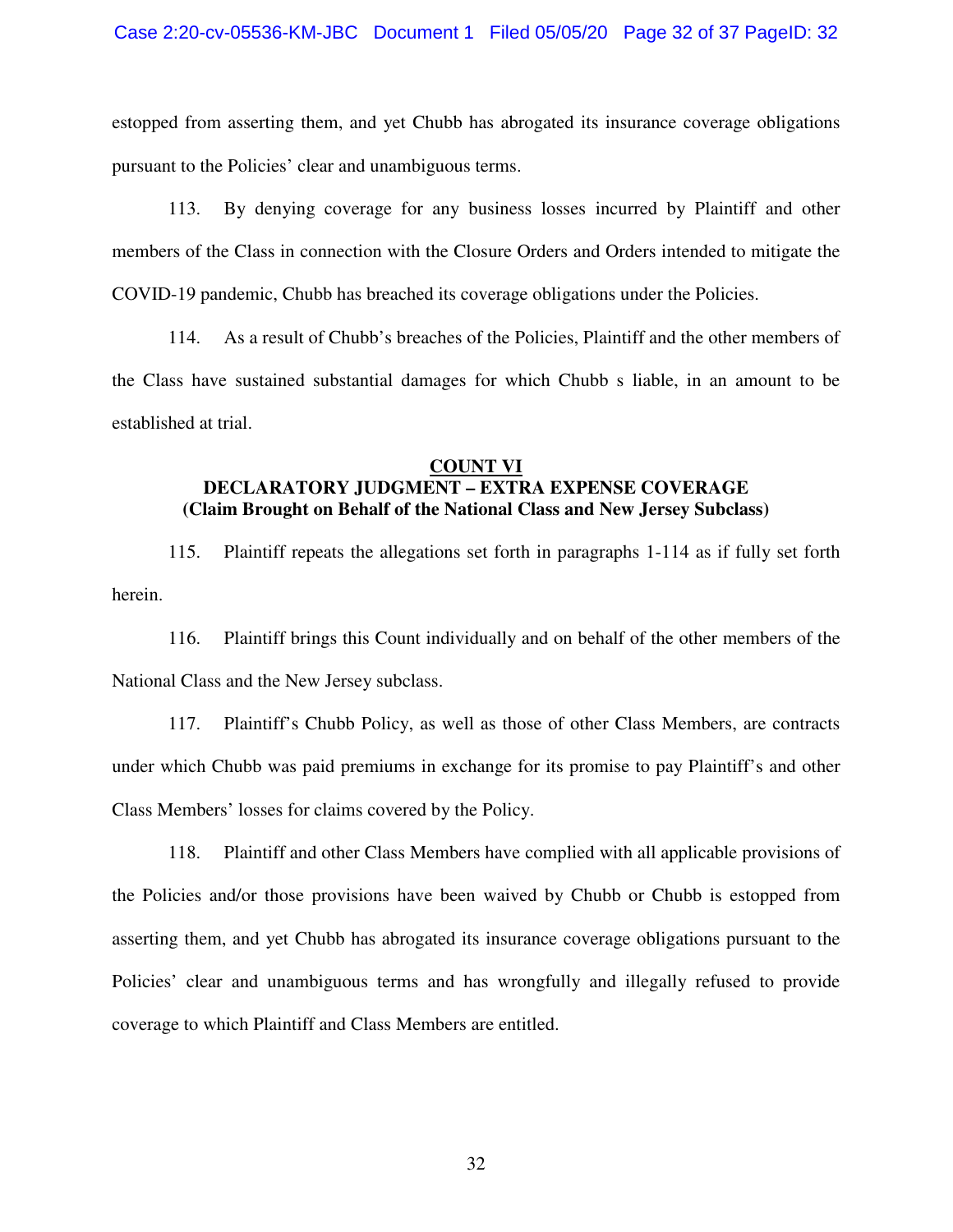### Case 2:20-cv-05536-KM-JBC Document 1 Filed 05/05/20 Page 33 of 37 PageID: 33

119. Chubb has denied claims related to COVID-19 on a uniform and class wide basis, without individual bases or investigations, so the Court can render declaratory judgment no matter whether members of the Class have filed a claim.

120. An actual case or controversy exists regarding Plaintiff's and other Class Members' rights and Chubb's obligations under the Policies to reimburse Plaintiff and the other Class Members for the full amount of Extra Expense losses incurred by Plaintiff and Class Members in connection with Closure Order and the necessary interruption of their businesses stemming from Orders intended to mitigate the COVID- 19 pandemic.

121. Pursuant to 28 U.S.C. § 2201, Plaintiff and other Class Members seek a declaratory judgment from this Court declaring the following:

- i. Plaintiff's and other Class Members' Extra Expense losses incurred in connection with the Closure Order and the necessary interruption of their businesses stemming from Orders intended to mitigate the COVID-19 pandemic are insured losses under their Policies; and
- ii. Chubb is obligated to pay Plaintiff and other Class Members for the full amount of the Extra Expense losses incurred and to be incurred in connection with the covered losses related to the Closure Order during the period of restoration and the necessary interruption of their businesses stemming from Orders intended to mitigate the COVID-19 pandemic.

# **COUNT VII BREACH OF CONTRACT – EXTRA EXPENSE COVERAGE (Claim Brought on Behalf of the National Class and New Jersey Subclass)**

122. Plaintiff repeats the allegations set forth in paragraphs 1-121 as if fully set forth

herein.

123. Plaintiff brings this Count individually and on behalf of the other members of the

National Class and New Jersey Subclass.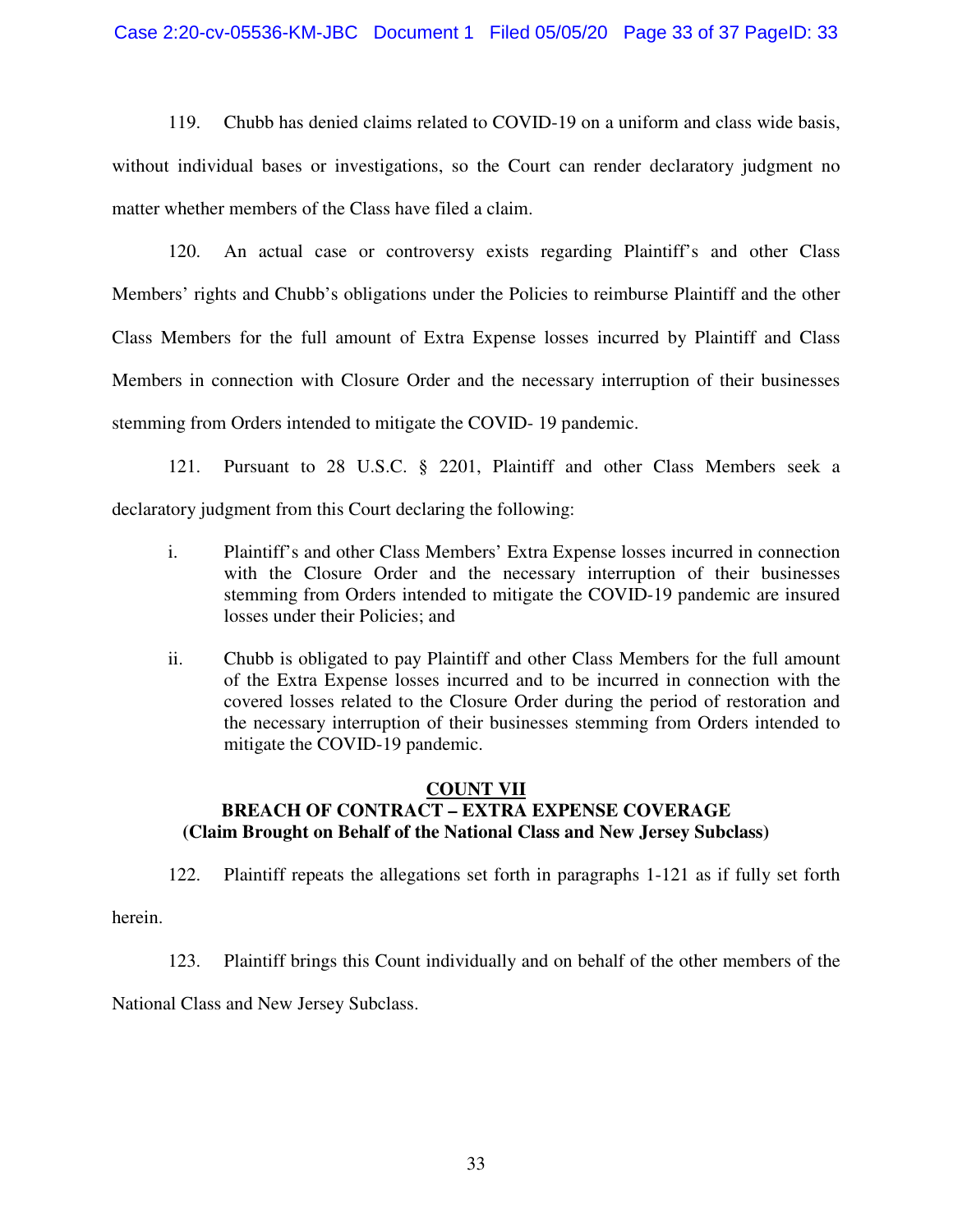#### Case 2:20-cv-05536-KM-JBC Document 1 Filed 05/05/20 Page 34 of 37 PageID: 34

124. Plaintiff's Chubb policy, as well as those of the other Class Members, are contracts under which Chubb was paid premiums in exchange for its promise to pay Plaintiff's and the other Class Members' losses for claims covered by the Policy.

125. In the Business Income (And Extra Expense) Coverage Form, Chubb also agreed to pay necessary Extra Expense that its insureds incur during the "period of restoration" that the insureds would not have incurred if there had been no direct physical loss or damage to the described premises. "Extra Expense" means expenses "to avoid or minimize the suspension of business and to continue 'operations,'" and to repair or replace property.

126. Due to the Closure Order, Plaintiff and other members of the Class incurred Extra Expense at Covered Property

127. Plaintiff and other members of the Class have complied with all applicable provisions of the Policies and/or those provisions have been waived by Chubb or Chubb is estopped from asserting them, and yet Chubb has abrogated its insurance coverage obligations pursuant to the Policies' clear and unambiguous terms.

128. By denying coverage for any business losses incurred by Plaintiff and other members of the Class in connection with the Closure Order and Orders intended to mitigate the COVID-19 pandemic, Chubb has breached its coverage obligations under the Policies.

129. As a result of Chubb's breaches of the Policies, Plaintiff and the other members of the Class have sustained substantial damages for which Chubb is liable, in an amount to be established at trial.

**WHEREFORE**, Plaintiff, on behalf of themselves and all similarly situated individuals, demand judgment against the Defendants as follows: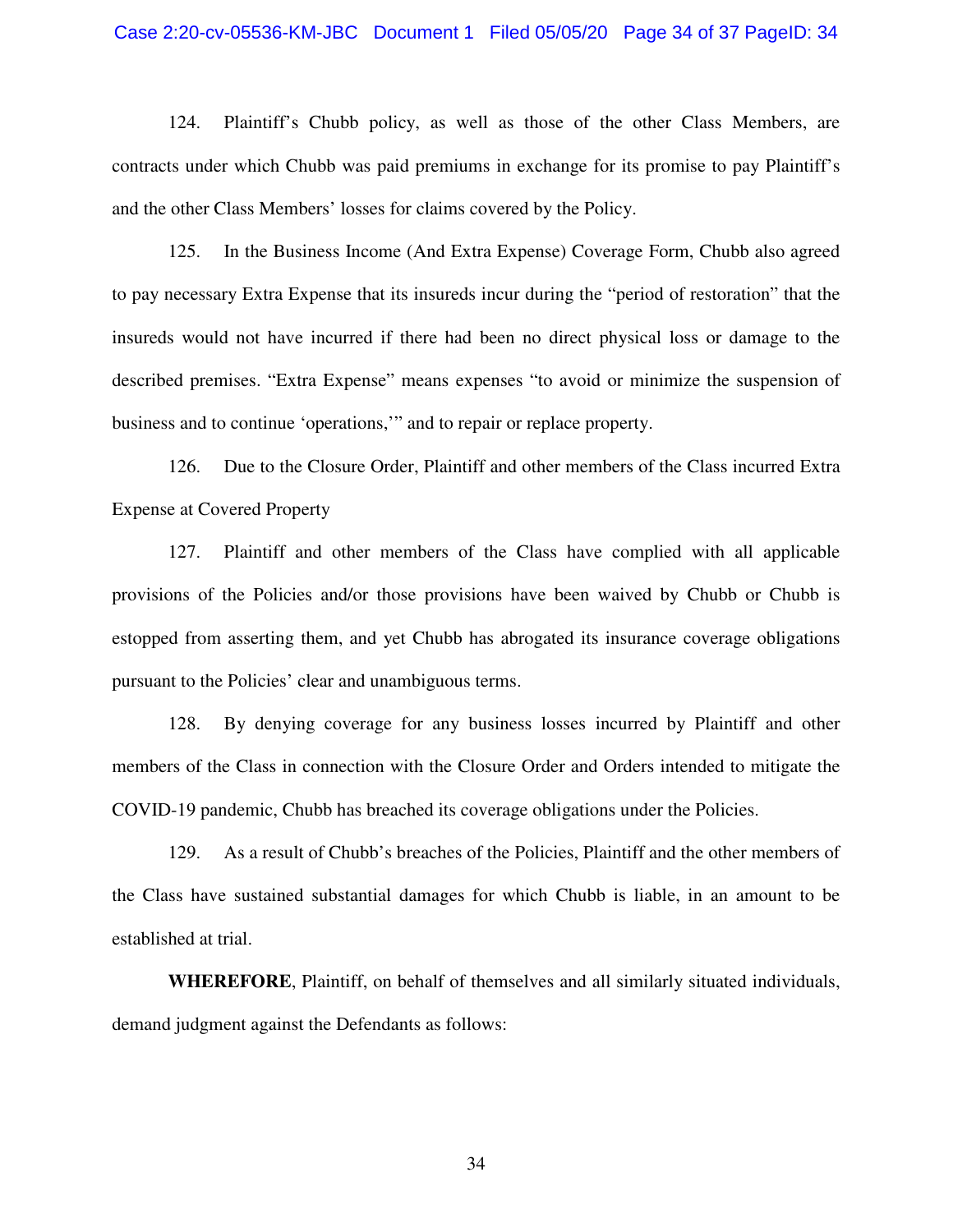- (1) Declaring this action to be a proper class action maintainable pursuant to Fed.R.Civ.P. 23(a) and Rule 23(b)(3) and declaring Plaintiff and its counsel to be representatives of the Class;
- (2) Issuing a Declaratory Judgment declaring the Parties' rights and obligations under the insurance policies;
- (3) Awarding Plaintiff and the Class compensatory damages from Chubb's breach of the insurance policies in an amount to be determined at trial, together with appropriate prejudgment interest at the maximum rate allowable by law;
- (4) Awarding Plaintiff and the Class costs and disbursements and reasonable allowances for the fees of Plaintiff's and the Class's counsel and experts, and reimbursement of expenses; and
- (5) Awarding such other and further relief the Court deems just, proper, and equitable.

CARELLA, BYRNE, CECCHI OLSTEIN, BRODY & AGNELLO Attorneys for Plaintiff

By: /s/ James E. Cecchi JAMES E. CECCHI

Dated: May 5, 2020

Christopher A. Seeger Stephen A. Weiss SEEGER WEISS 55 Challenger Road, 6th Floor Ridgefield Park, New Jersey 07660 (973) 639-9100

Samuel H. Rudman ROBBINS GELLER RUDMAN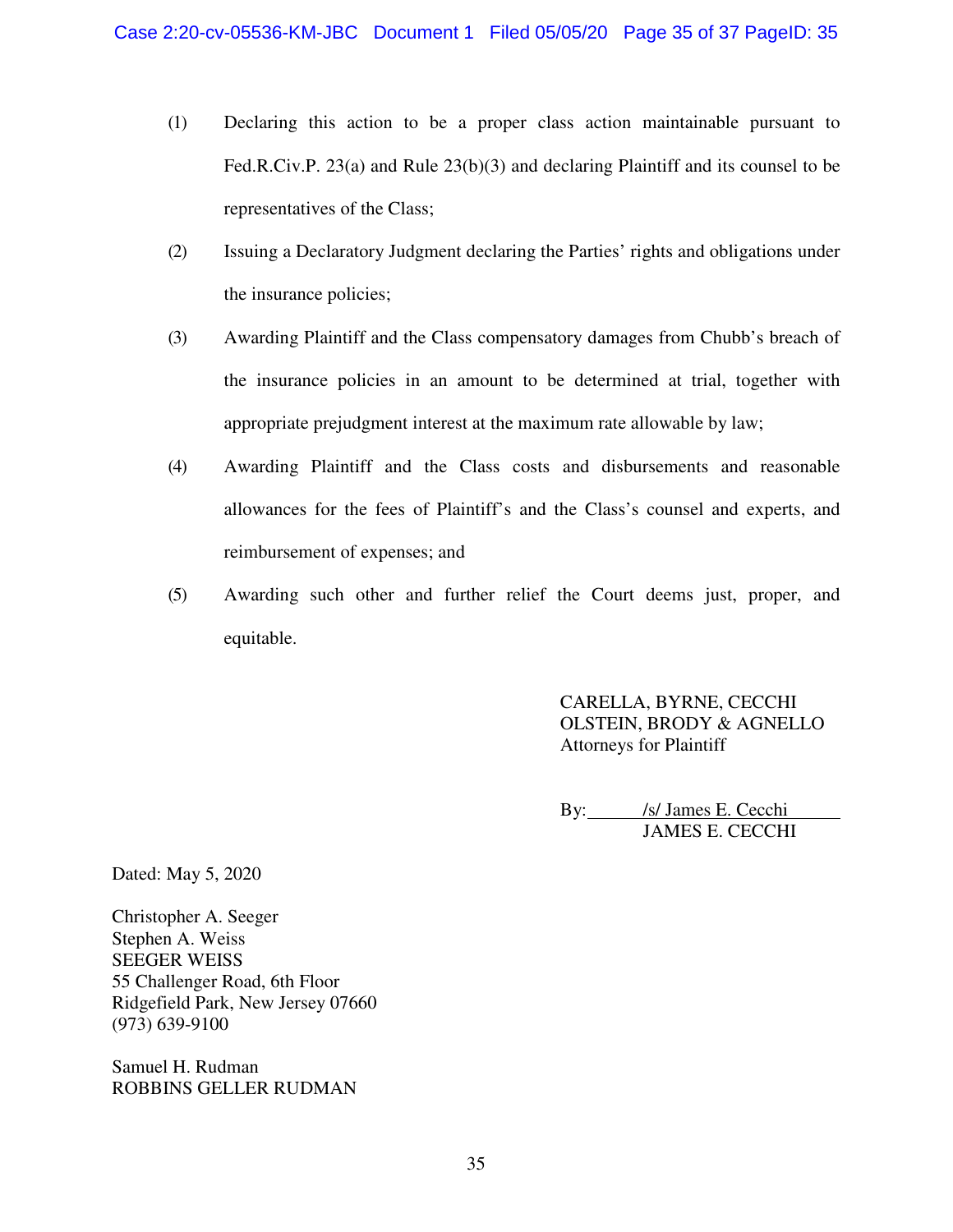& DOWD LLP 58 South Service Road, Suite 200 Melville, NY 11747(631) 367-7100

Paul J. Geller Stuart A. Davidson ROBBINS GELLER RUDMAN & DOWD LLP 120 East Palmetto Park Road, Suite 500 Boca Raton, Florida 33432 (561) 750-3000